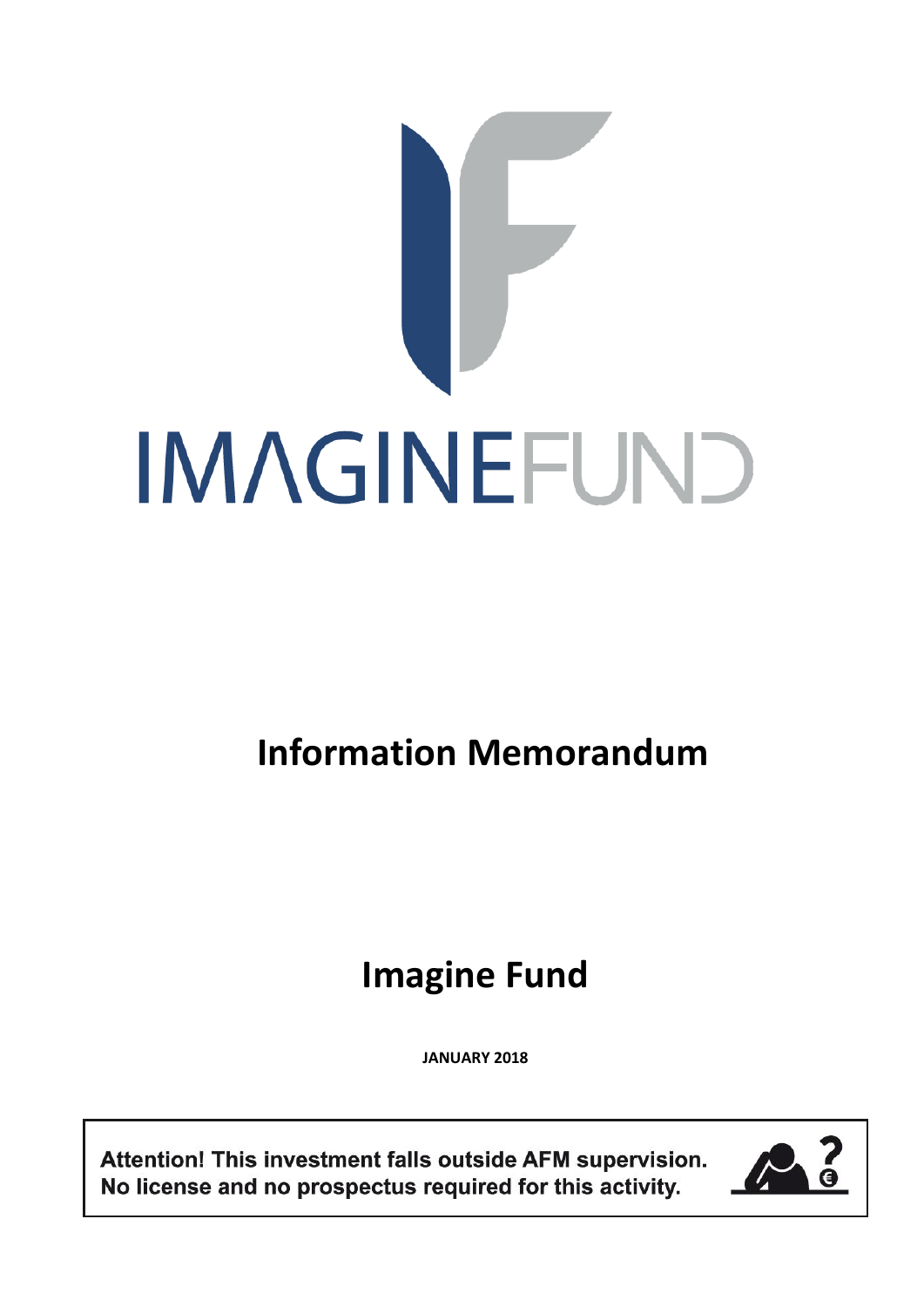# **Imagine Fund**

# **is an open-ended investment fund established in the**

# **Netherlands**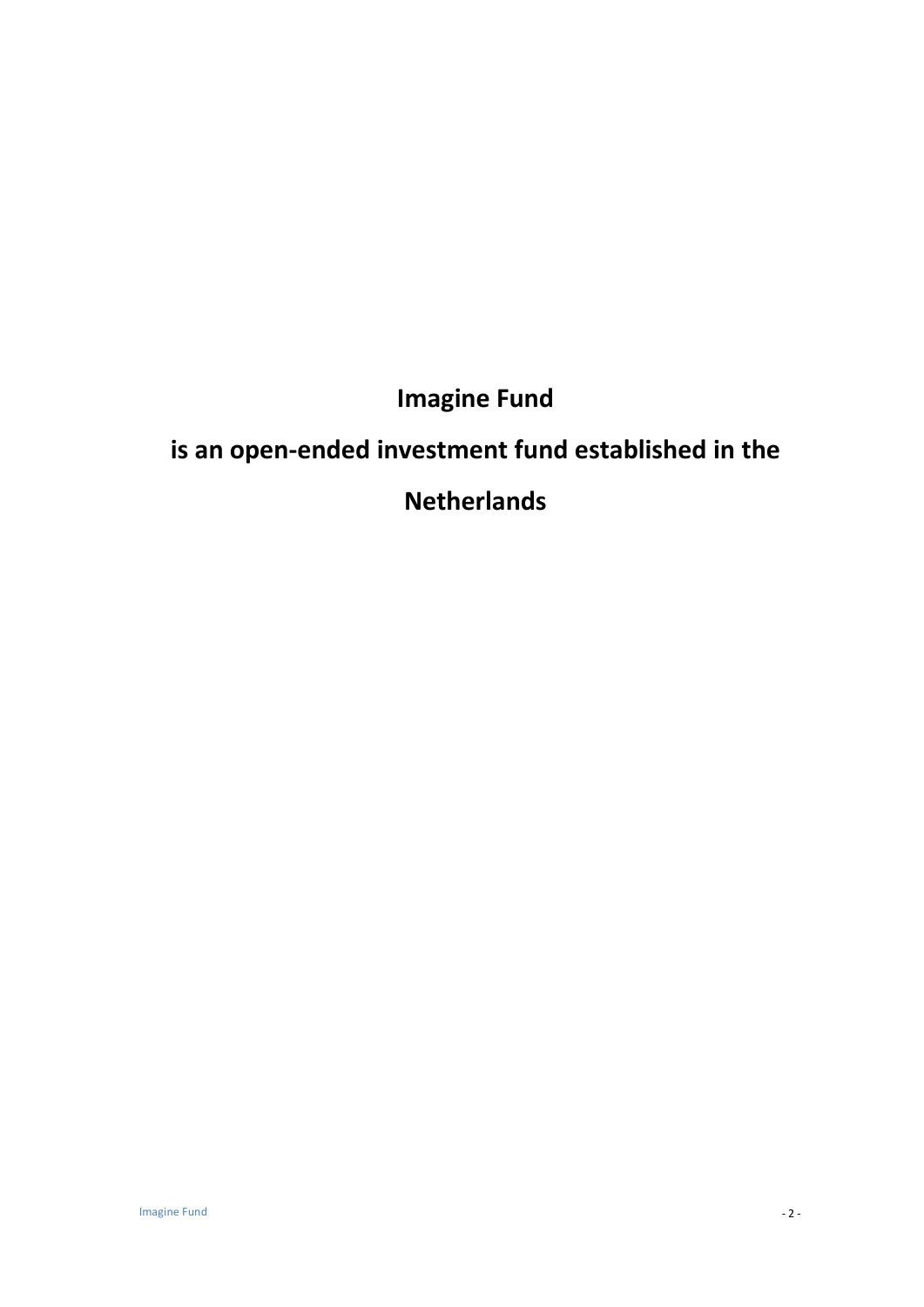# **CONTENTS**

| Section | Content                                                                | Page           |  |
|---------|------------------------------------------------------------------------|----------------|--|
|         | Addresses                                                              | 4              |  |
|         | Definitions                                                            | 5              |  |
|         | Important information                                                  | 6              |  |
|         | Profile Unit Holder                                                    | $\overline{7}$ |  |
| 1       | Structure of the Fund, general information                             | 8              |  |
| 2       | Investment objective, strategy and restrictions                        | 11             |  |
| 3       | Risk factors                                                           | 13             |  |
| 4       | The Fund Manager                                                       | 17             |  |
| 5       | The Legal Owner and the Broker / Custodian                             | 18             |  |
| 6       | The Administrator                                                      | 20             |  |
| 7       | Unit Holders, register of Unit Holders, meetings                       | 21             |  |
| 8       | Determination of Net Asset Value                                       | 23             |  |
| 9       | Subscription                                                           | 25             |  |
| 10      | Redemption, limited transferability                                    | 27             |  |
| 11      | Fees and expenses                                                      | 30             |  |
| 12      | Tax aspects                                                            | 32             |  |
| 13      | Distribution policy, duration of the Fund, dissolution and liquidation | 35             |  |
| 14      | Reports and other information                                          | 36             |  |
| 15      | Act on financial supervision (Wft)                                     | 37             |  |
| 16      | Additional information                                                 | 38             |  |
| 17      | Declaration of the Fund Manager                                        | 39             |  |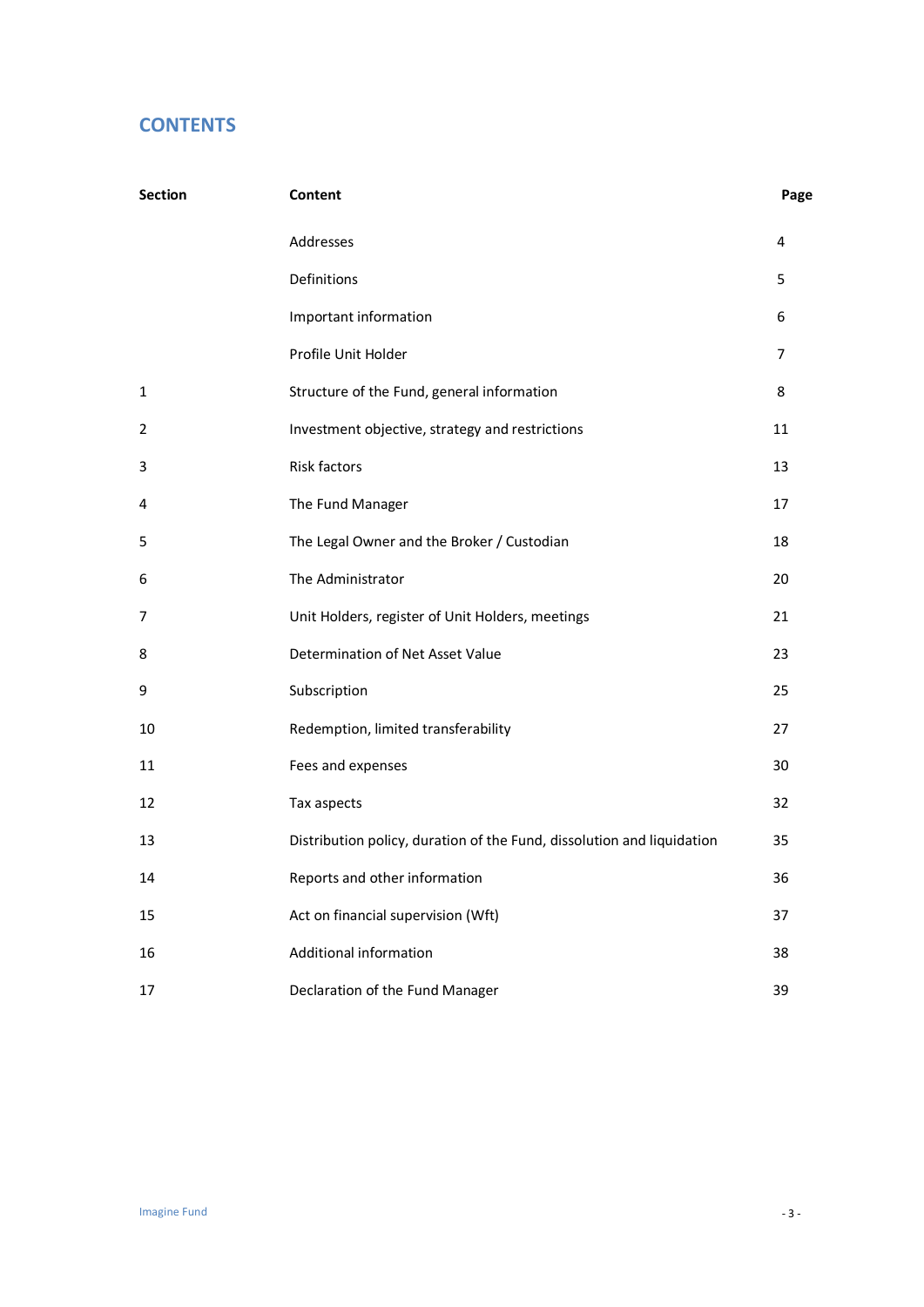# **ADDRESSES**

| <b>Fund</b>         | $\ddot{\cdot}$       | <b>Imagine Fund</b>                                                                                          |
|---------------------|----------------------|--------------------------------------------------------------------------------------------------------------|
| <b>Fund Manager</b> | $\ddot{\phantom{a}}$ | Imagine Investment Partners B.V.<br>Leestraat 31<br>3743 EH Baarn<br>The Netherlands                         |
| <b>Legal Owner</b>  | $\ddot{\phantom{a}}$ | <b>Stichting Juridisch Eigenaar Imagine Fund</b><br>Hoogoorddreef 15<br>1101 BA Amsterdam<br>The Netherlands |
| Administrator       | $\ddot{\phantom{a}}$ | IQ EQ Financial Services B.V.<br>Hoogoorddreef 15<br>1101 BA Amsterdam<br>The Netherlands                    |
| <b>Bank</b>         | $\ddot{\phantom{a}}$ | <b>ABN AMRO Bank N.V.</b><br>Gustav Mahlerlaan 10<br>1082 PP Amsterdam<br>The Netherlands                    |
| Broker / Custodian  | $\ddot{\cdot}$       | Lynx B.V.<br>Herengracht 527<br>1017 BV Amsterdam<br>The Netherlands                                         |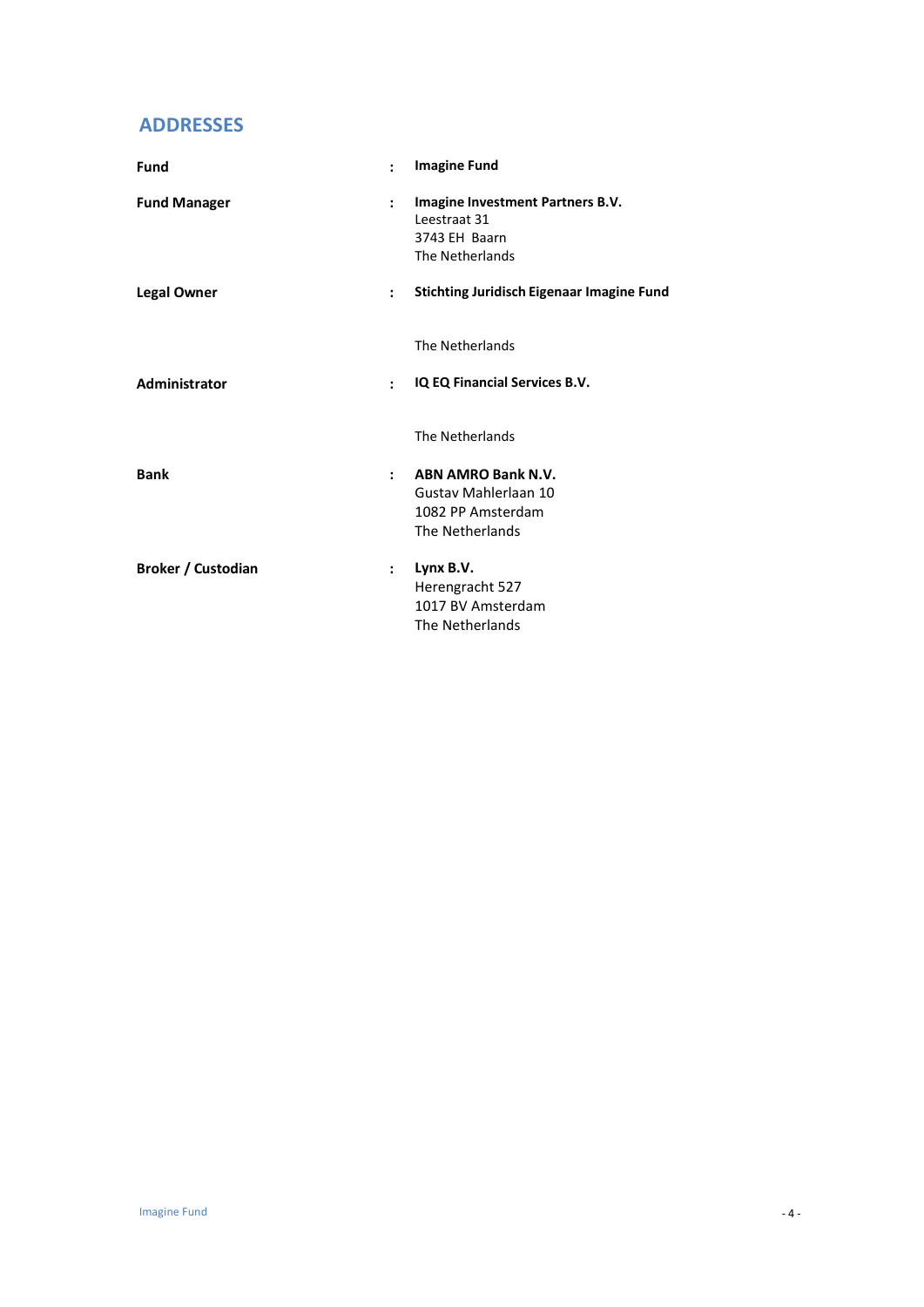# **DEFINITIONS**

| Administrator                   | $\ddot{\cdot}$       | Circle Investment Support Services B.V., or its duly appointed<br>successor                                                                                                                                         |
|---------------------------------|----------------------|---------------------------------------------------------------------------------------------------------------------------------------------------------------------------------------------------------------------|
| <b>AFM</b>                      | $\ddot{\cdot}$       | financial<br>Stichting Autoriteit Financiële Markten, the<br>regulatory authority of the Netherlands                                                                                                                |
| <b>Broker / Custodian</b>       | ÷                    | Lynx B.V., or its duly appointed successor                                                                                                                                                                          |
| <b>Business Day</b>             | ÷                    | a day on which the banks in the Netherlands are open for<br>business                                                                                                                                                |
| <b>DNB</b>                      | ÷                    | De Nederlandsche Bank N.V., the central bank of the<br><b>Netherlands</b>                                                                                                                                           |
| <b>EUR</b>                      | ÷                    | Euro, the base currency of the Fund                                                                                                                                                                                 |
| Fund                            | ÷                    | Imagine Fund                                                                                                                                                                                                        |
| <b>Fund Manager</b>             | ÷                    | Imagine Investment Partners B.V., or its duly appointed<br>successor                                                                                                                                                |
| <b>High Water Mark</b>          | $\ddot{\phantom{a}}$ | the highest Net Asset Value per Unit reached at the end of a<br>calendar month of the preceding two (2) years                                                                                                       |
| <b>Information Memorandum</b>   | $\sim$ 1.            | this Information Memorandum, as amended from time to<br>time                                                                                                                                                        |
| <b>Legal Owner</b>              | ÷                    | Stichting Juridisch Eigenaar Imagine Fund, or its duly<br>appointed successor                                                                                                                                       |
| <b>Net Asset Value</b>          | ÷.                   | the intrinsic value of the Fund, calculated in accordance with<br>section 8 of this Information Memorandum                                                                                                          |
| <b>Net Asset Value per Unit</b> | ÷                    | the intrinsic value of a Unit, calculated in accordance with<br>section 8 of this Information Memorandum                                                                                                            |
| <b>Transaction Day</b>          | $\ddot{\phantom{a}}$ | a day on which Units may be issued or redeemed, being: (i)<br>the first Business Day of each calendar month or (ii) another<br>Business Day as determined by the Fund Manager                                       |
| <b>Unit Holder</b>              | $\ddot{\phantom{a}}$ | the holder of one or more Units in the Fund                                                                                                                                                                         |
| Unit                            | ÷                    | a participation (deelnemingsrecht) in the Fund, each Unit<br>reflecting the right to an equal percentage of the Net Asset<br>Value                                                                                  |
| <b>Valuation Day</b>            | ÷                    | a day on which the Net Asset Value and the Net Asset Value<br>per Unit are calculated, being: (i) the last Business Day of each<br>calendar month or (ii) another Business Day as determined by<br>the Fund Manager |
| Wft                             | ÷                    | the Act on financial supervision (Wet op het financieel<br>toezicht), as amended from time to time                                                                                                                  |

Imagine Fund - 5 -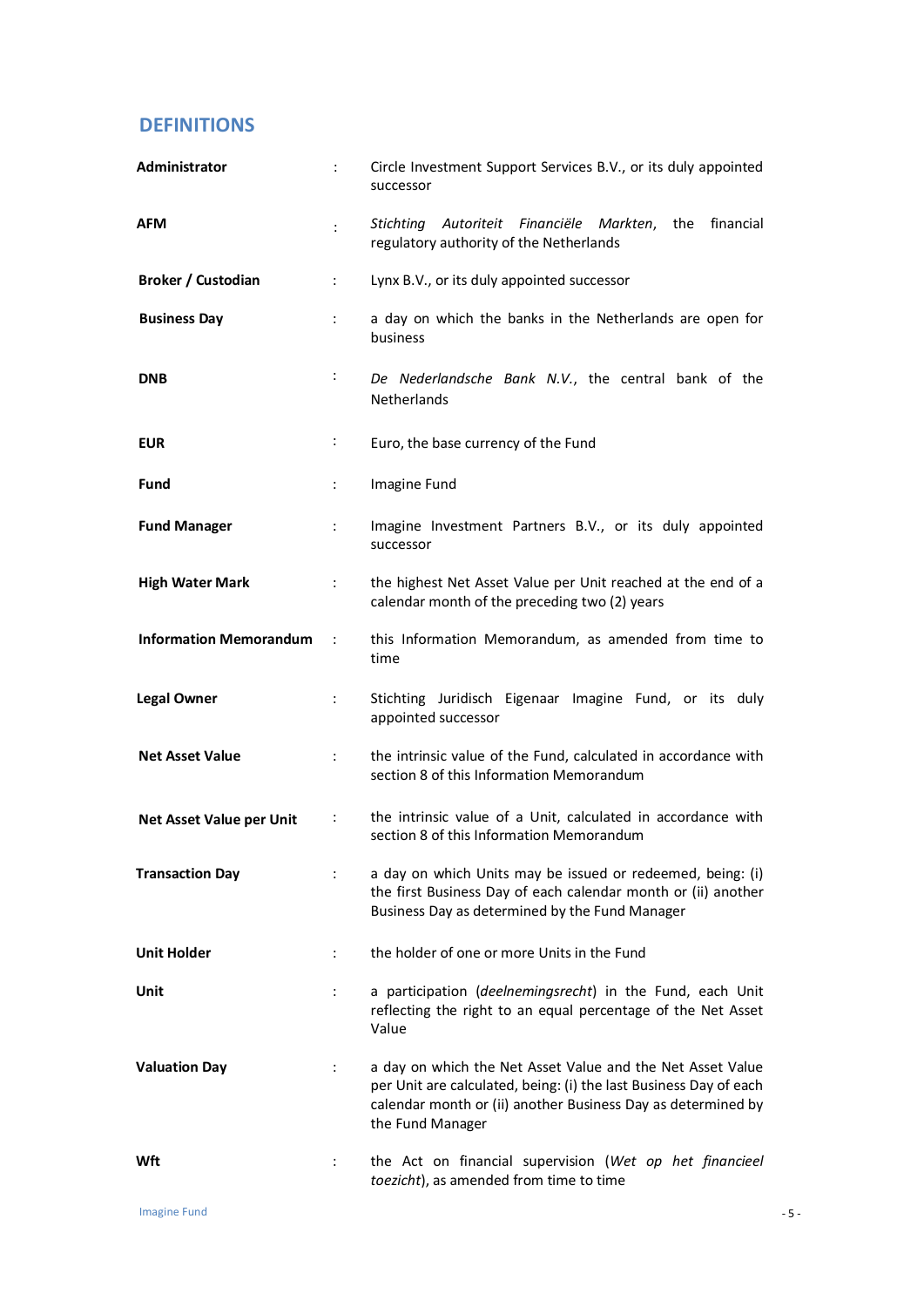# **IMPORTANT INFORMATION**

#### **Warning**

Potential investors in the Fund are explicitly warned about the financial risks involved in investing in the Fund. They should take good notice of the full content of this Information Memorandum and, if necessary, obtain independent advice in order to be able to make a good assessment of those risks. The value of an investment in the Fund may fluctuate. It is possible that an investor loses money invested in the Fund. Past performance offers no guarantee for future results.

#### **Responsibility for the contents of this Information Memorandum**

The Fund Manager accepts responsibility for the accuracy and completeness of the information contained in this Information Memorandum. This information is in accordance with the facts to the best knowledge and belief of the Fund Manager. No facts are omitted that would materially change the content of this Information Memorandum, had such information been included. The distribution and delivery of this Information Memorandum do not imply that all information contained herein is still correct at the time of distribution or delivery or at any time thereafter.

#### **Information about the Fund provided by third parties**

The Fund Manager is not responsible for the accuracy of any information concerning the Fund provided by third parties.

#### **Selling restrictions regarding other countries**

The distribution of this Information Memorandum may be restricted by law in certain jurisdictions. The same applies to the subscription and redemption of Units in the Fund. The Fund Manager requests persons who obtain this Information Memorandum to inform themselves about any such restrictions and to observe them. This Information Memorandum does not constitute an offer or a solicitation of an offer in any jurisdiction in which such an offer or solicitation is against the law, or to any person to whom it is unlawful to make such an offer or solicitation. The Fund Manager is not liable for any infringement of such restrictions by any person whatsoever.

#### **No supervision by AFM and DNB**

Section 1 of article 2:66a of the Wft is applicable (the minimum subscription amount to be invested is EUR 100,000). Therefore the Fund Manager, and consequently the Fund, are not subject to supervision by the AFM and DNB. The Fund Manager is however registered with the AFM as an exempt manager. The register can be found on the website of the AFM, by searching on 'register collective investment schemes'.

#### **Applicable Law**

This Information Memorandum is governed by the laws of the Netherlands. The courts of the Netherlands have exclusive jurisdiction in case of a conflict arising under or in connection with this Information Memorandum.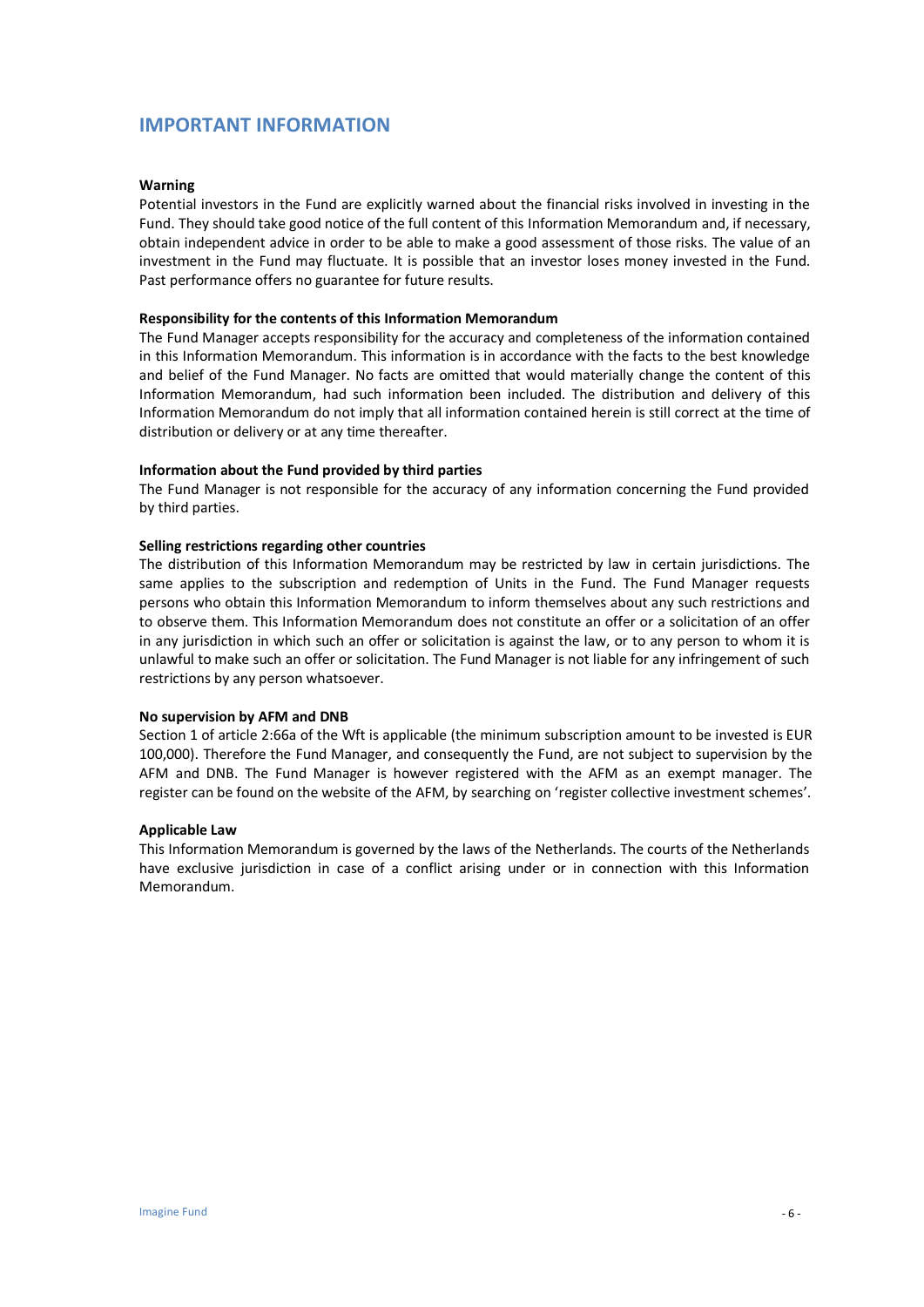# **PROFILE UNIT HOLDER**

Investing in the Fund is, in principle, suitable for investors:

- a) that have considerable experience in investing;
- b) that are willing and able to accept a (considerable) reduction in the value of their investment in the Fund;
- c) whose investment in the Fund represents only a limited percentage of their total investable assets;
- d) who have investable assets over EUR 100,000;
- e) whose risk appetite for investments is medium to high;
- f) that do not require any income from their investment in the Fund;
- g) that accept the limited liquidity of their investment in the Fund since redemption is possible only on a monthly basis; and
- h) with a medium to long term investment horizon (3-5 years).

The value of a Unit in the Fund may fluctuate. It is possible that Unit Holders may lose (part of) their investment. Results achieved in the past offer no guarantee of future results.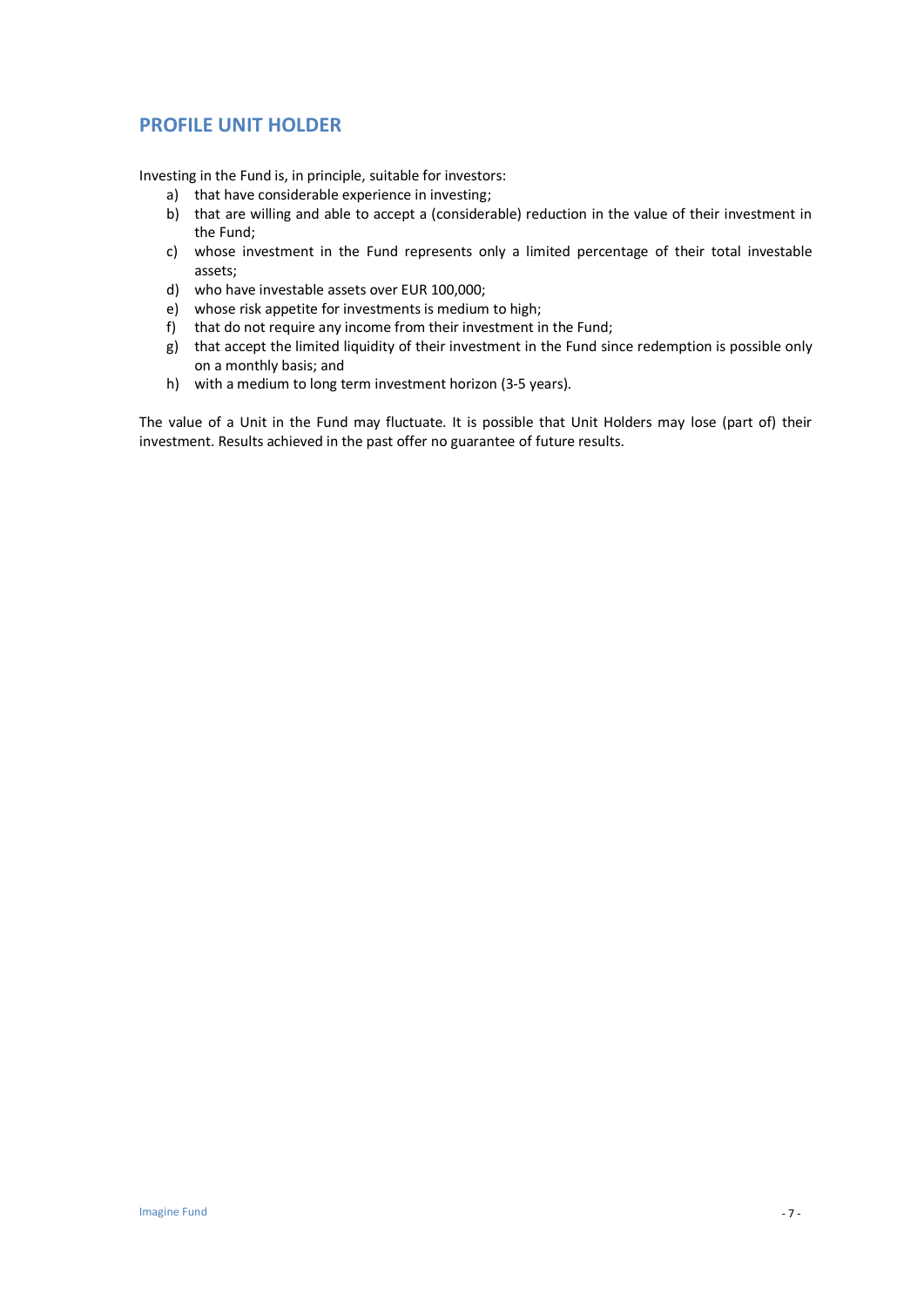# **1 STRUCTURE OF THE FUND, GENERAL INFORMATION**

#### **Date of foundation**

The Fund was founded on January 1, 2018.

#### **Legal form**

Under the laws of the Netherlands, the Fund has no legal personality. It is not a partnership (*maatschap)*, a commercial partnership (*vennootschap onder firma*) or a limited partnership (*commanditaire vennootschap*), but an agreement *sui generis* between the Fund Manager (*beheerder*), the legal owner (*juridisch eigenaar*) and each of the Unit Holders (*deelnemers*). Therefore, this agreement does not constitute a partnership, a commercial partnership or a limited partnership. This agreement governs the relations between the Fund Manager, the Legal Owner and each of the Unit Holders as well as their rights and obligations. The Fund's assets and liabilities are acquired and assumed by the Legal Owner for the collective account and risk of the Unit Holders (as the Fund has no legal personality, the Legal Owner is the legal owner of all assets and liabilities of the Fund). Under this arrangement the Fund Manager is mandated to invest the contributions of the Unit Holders for their collective account and risk. The obligation of a Unit Holder to pay the subscription amount for Units issued to it is only an obligation towards the Legal Owner and not an obligation to contribute or a commitment to contribute (*inbreng of verbintenis tot inbreng*). By signing the subscription form, a prospective Unit Holder agrees to be bound by the Information Memorandum. Becoming a Unit Holder only constitutes rights and obligations of the Unit Holder with respect to the Fund Manager and the Legal Owner and not with respect to other Unit Holders.

#### **Not-listed**

The Fund is not listed on a stock exchange or other regulated market.

#### **Open-end**

The Fund will issue or redeem Units, pursuant to an application submitted in the proper form and in a timely manner, on a Transaction Day, barring certain exceptional circumstances. The Fund does not apply a lock-up period.

(See section 9, "*Subscription*" and section 10, "*Redemption, limited transferability*".)

#### **Fund Manager**

The most important tasks and responsibilities of the Fund Manager are:

- a) to determine and execute the investment policy;
- b) to conduct (or have conducted) the administration of the Fund;
- c) to determine (or have determined) the Net Asset Value timely and correctly; and
- d) to verify that the Fund complies with the Information Memorandum and applicable laws and regulations.

(See section 4, "*The Fund Manager".*)

#### **Legal owner**

The Legal Owner's primary responsibility is to hold legal title to the Fund's assets and liabilities. (See section 5, "*The Legal Owner and the Broker / Custodian*".)

#### **Broker / Custodian**

The Legal Owner holds the investments of the Fund in one or more accounts at the Broker / Custodian, a financial institution under prudential supervision.

(See section 5, "*The Legal Owner and the Broker / Custodian".*)

#### **Administrator**

The Fund Manager has delegated the following tasks to the Administrator:

- a) conducting the financial and investment administration of the Fund;
- b) calculating the Net Asset Value of the Fund; and
- c) processing subscriptions and redemptions of Unit Holders and keeping the register of Unit Holders.

(See section 6, *"The Administrator".*)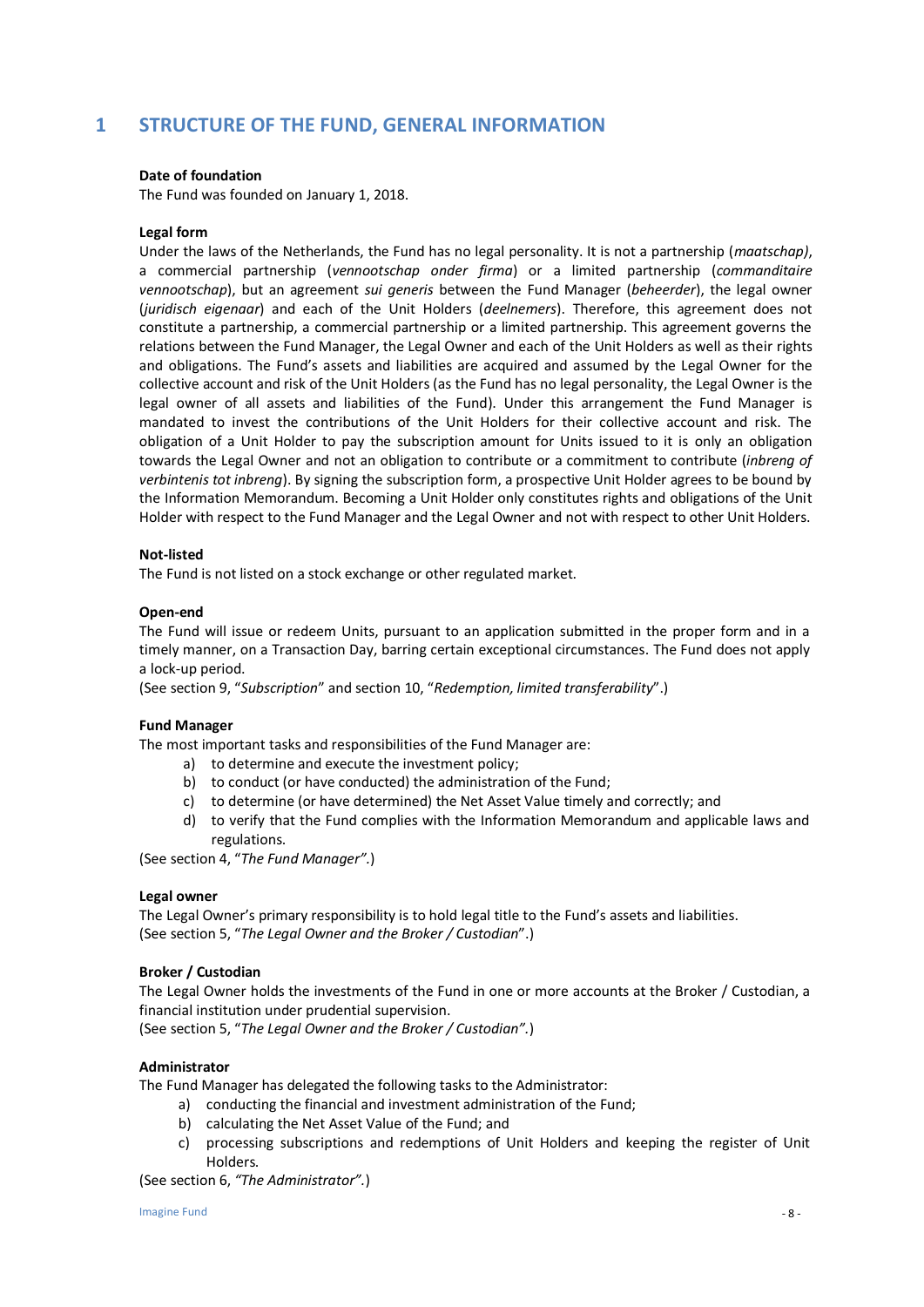#### **Unit Holders**

The Unit Holders are jointly economically entitled (each proportionally according to the number of Units owned) to the Net Asset Value of the Fund. The combined assets of the Unit Holders invested in the Fund are intended for collective investment for their own account and risk. (See section 7, *"Unit Holders, register of Unit Holders, meetings".*)

#### **Contractual arrangement between Unit Holders, Fund Manager and Legal Owner**

The contractual arrangement between Unit Holders, Fund Manager and Legal Owner is governed by the Information Memorandum.

#### **Base currency**

The reference currency of the Fund is EUR.

#### **Net Asset Value**

The Net Asset Value is calculated at least once a month by the Administrator. At the start of the Fund, Units will be issued with a net asset value of EUR 100. (See section 8, "*Determination of Net Asset Value*".)

#### **Minimum subscription amount**

The minimum subscription amount for initial subscriptions is EUR 100,000. The minimum subscription amount for additional subscriptions is EUR 10,000.

#### **Application for issue or redemption**

Applications for the issue or redemption of Units must be made to the Administrator by means of forms provided by the Administrator. The Fund Manager may not be obliged to honour a request for issue or redemption under certain exceptional circumstances.

(See section 9, *"Subscription"* and section 10, *"Redemption, limited transferability".*)

#### **Limited transferability Units**

Units can only be transferred to the Fund and to persons that are next of kin or direct in-law (*bloed- of aanverwant in de rechte lijn*) of the transferring Unit Holder.

#### **Tax position of the Fund**

Due to the limited transferability of Units, the Fund qualifies as a tax transparent (*fiscaal transparant*) fund for joint account (*besloten fonds voor gemene rekening*) for Dutch income tax purposes. Consequently, the Fund is not subject to Dutch (corporate) income tax. The assets, liabilities, income, expenses and capital gains of the Fund are deemed to be assets, liabilities, income, expenses and capital gains of the Unit Holders, pro rata their interest in the Fund.

#### **Distributions**

The Fund does not intend to pay distributions. However, the Fund Manager, at its sole discretion, may decide to pay any amount of distributions in the future.

#### **Wft**

The Fund Manager has opted to not obtain a license from the AFM, in accordance with article 2:65 of the Wft, to manage the Fund. Therefore the Fund Manager, and consequently the Fund, is not regulated by any financial regulator in the Netherlands. Such a license is not required as article 2:66a of the Wft is applicable to the Fund Manager, which states that no license is required if, simply put, (i) the total value of the assets under management is less than EUR 100,000,000 and (ii) the minimum subscription amount for Units is EUR 100,000.

The Fund is considered an alternative investment fund within the meaning of the Alternative Investment Fund Managers Directive (Directive 2011/61/EU of the European Parliament and of the Council of 8 June 2011 on Alternative Investment Fund Managers, the "AIFMD"). It is exempted from most of the obligations under the AIFMD as it qualifies as an exempted alternative investment fund within the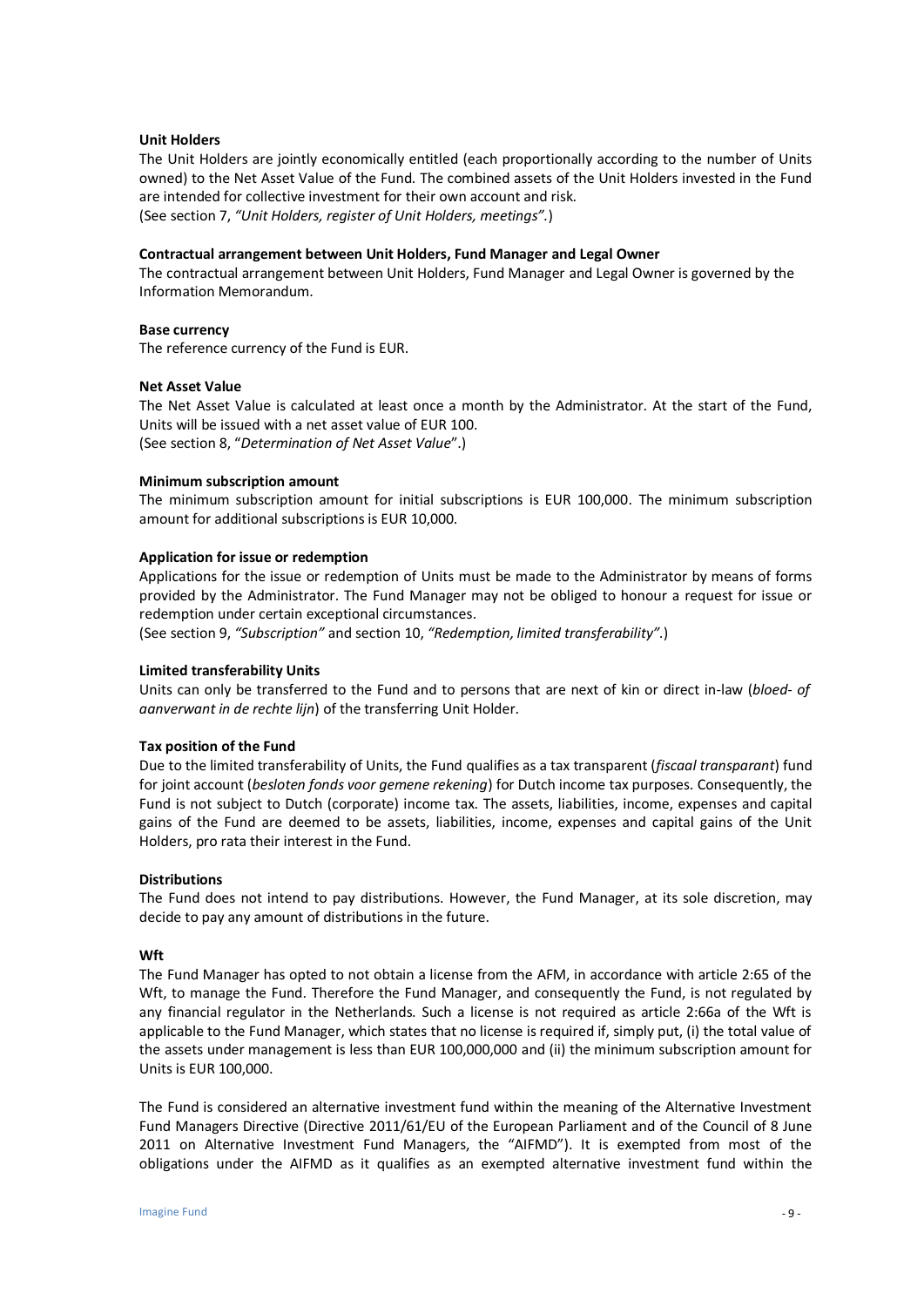meaning of article 3(2)(a) of the AIFMD (which is implemented in the laws and regulations of the Netherlands by way of the aforementioned article 2:66a of the Wft).

As the Fund Manager supports the objectives and content of the Wft and the underlying regulations there will be as much consistency as possible with their content.

The Wft and the underlying regulations, or any other law or regulation in the Netherlands, do not require the Fund's financial statements to be audited, as the Fund is exempted under article 2:66a of the Wft.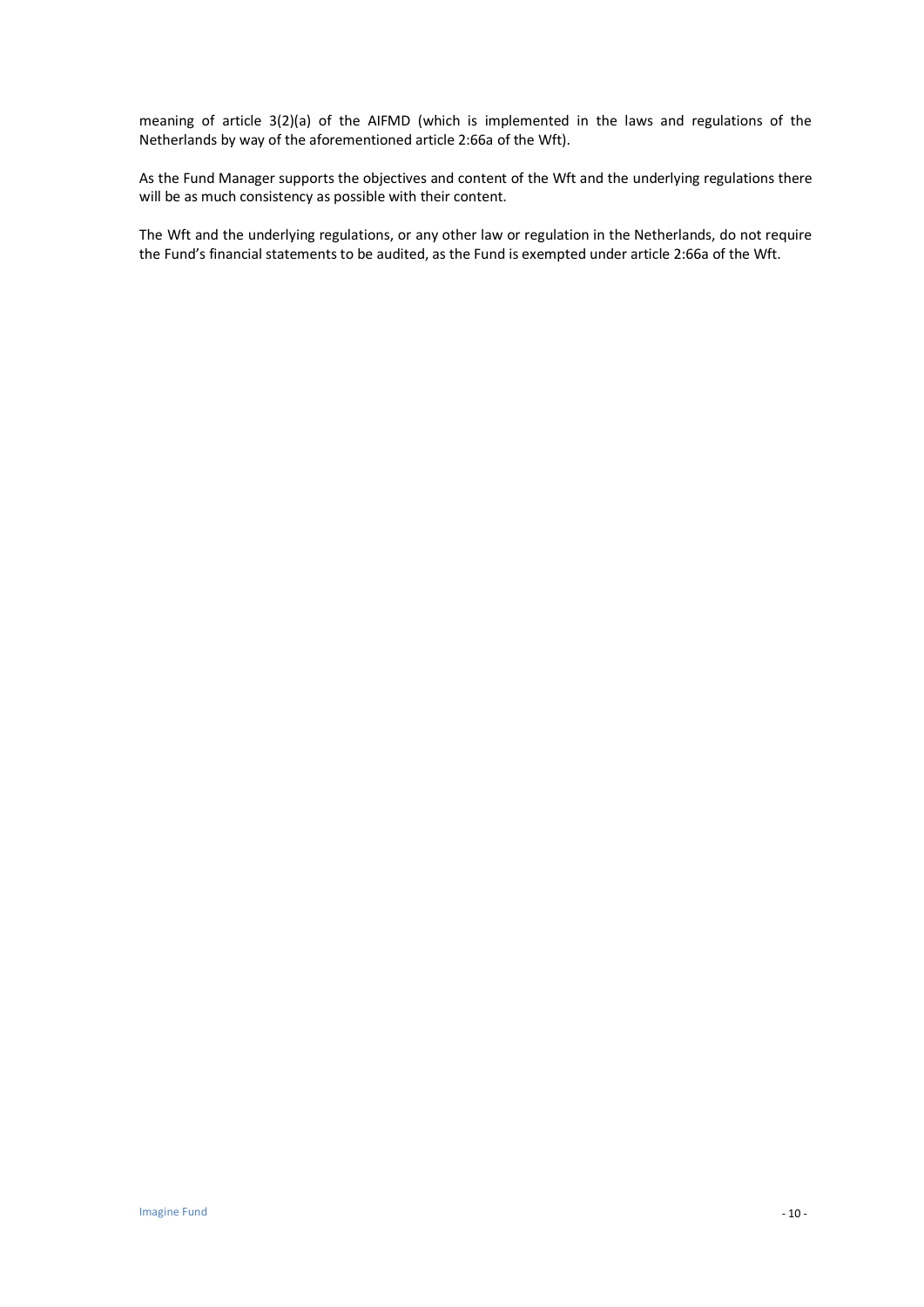# **2 INVESTMENT OBJECTIVE, STRATEGY AND RESTRICTIONS**

#### **Investment objective**

The Fund aims to realize an average annual capital growth for the medium and long term (5-10 years) of no less than 5% (after deduction of costs).

#### **Investment policy**

#### Active management

The Fund is actively managed. This entails that a portfolio is carefully compiled of investments that intentionally deviate from a representative share index. The Fund Manager is of the belief that this will achieve a higher return in regard to a benchmark.

Although the costs for active management are higher than the costs for passive management (also referred to as "index investing"), there are estimated rewards. It has been estimated by the Fund Manager that by compiling a concentrated portfolio of investments (that were carefully selected and researched) a better performance and return will be received than passively investing in a wide selection of shares (an index).

#### Shares

The Fund aims to realize the investment objective by investing in no more than forty (40) listed companies, with a minimum market capitalization of \$250 million. Investments will only be made in companies that are listed on a regulated stock exchange.

#### Cash

In the event that there are insufficient investment possibilities, or in the case that the Fund Manager deems it necessary, it may be decided to maintain (part of) the Fund's assets in cash.

#### Derivatives for hedging of currency risk

The Fund Manager may use derivatives to hedge the currency risk that arises when a transaction is made in a share listed in a foreign currency. This currency risk is the risk that the price of a foreign currency decreases or increases in the period after a transaction has taken place and been settled.

#### **Investment style**

#### **General**

The Imagine Fund will invest in no more than forty (40) listed companies with a market capitalization greater than \$250 million. The companies must be listed on a regulated stock exchange.

The Fund is fully focused on sourcing investments that play a role in technology developments and innovations that are currently underway and which will most likely advance in the years to come.

The Fund Manager works according to a strategy where investment trends are identified. Current examples of these trends are: the cloud, self-driving vehicles, data speed, cybersecurity etc. These trends are the building blocks of the portfolio and are the most important element of the investment strategy. Each trend is carefully selected, thoroughly researched and constantly monitored. Within these trends, the Fund Manager selects a number of companies that are recognized as leaders or disrupters in their field of business.

#### **Analysis**

In order to form an estimation on the valuation and the potential of a company/trend the Fund Manager will perform a thorough analysis. The following factors will considered when evaluating a potential investment:

- **Trend size and potential;**
- Management and shareholders;
- Technological advantage;
- Financial analyses;
- **Statistical research; and**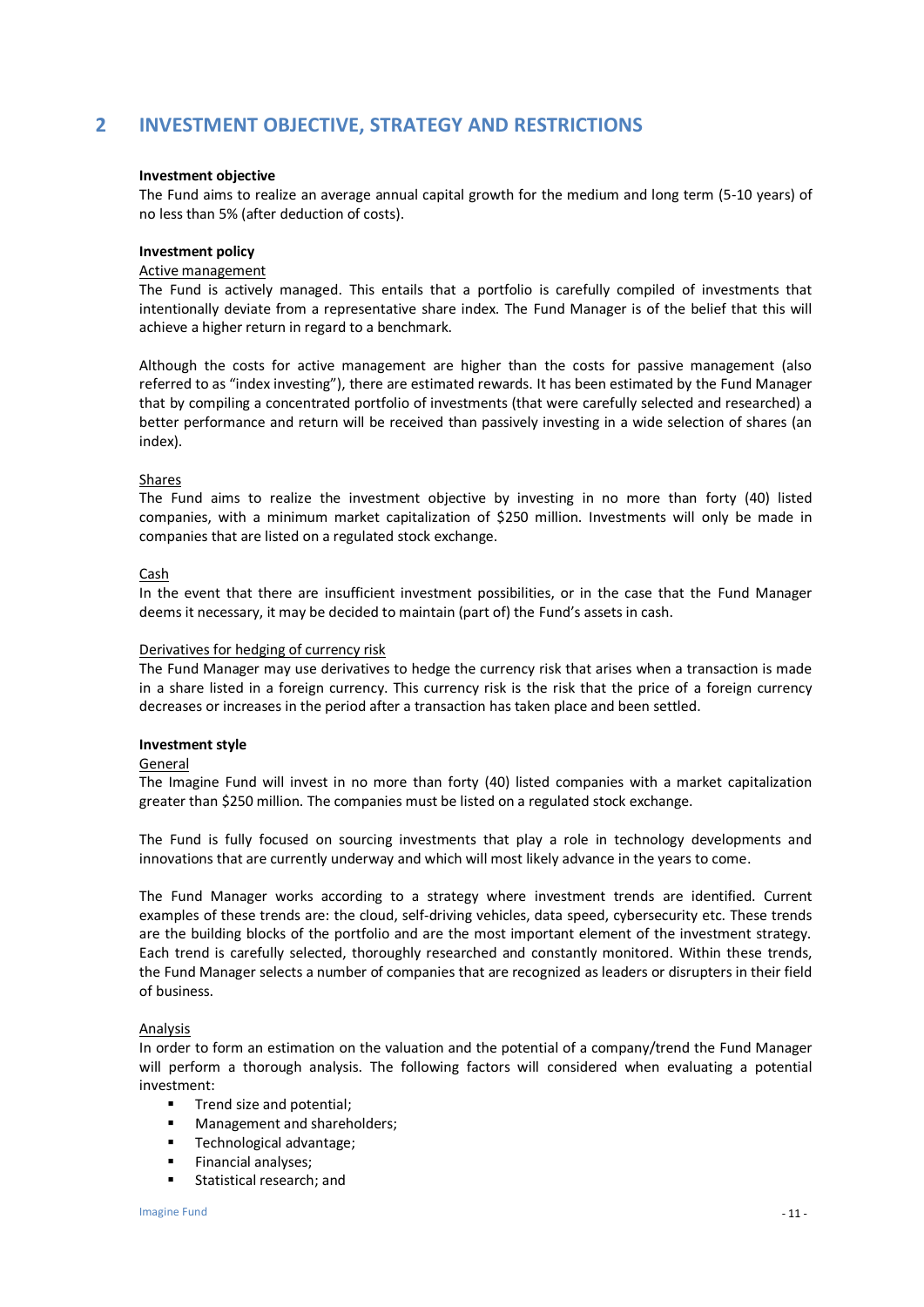■ The Fund's board of advisors.

#### Investment methodology

If the analysis indicates that a share is well positioned in the underlying trend, it becomes eligible for purchase. Positions that are purchased are then kept for as long as the underlying trend holds and as long as the company keeps performing within that trend. Positions are closed if the company no longer complies with one or more criteria for inclusion or if a better investment opportunity arises. If, in the opinion of the Fund Manager, market conditions give rise thereto, investments may be made in fewer enterprises than forty (40). Finally, if the Fund Manager deems it necessary, it may be decided to maintain (part of) the Fund's assets in cash.

#### Investment restrictions

- Maximum number of share positions: the Fund will hold no more than forty (40) individual share positions;
- Maximum individual position: an individual position of the Fund may not be expanded by purchases as soon as these represent more than 15% of the Net Asset Value of the Fund;
- Market capitalization: if a new position is developed, the minimum market capitalization of the company in question must be no less than \$250 million; and
- Short positions: the development of short positions will not be permitted.

#### **Changes to the investment objective, strategy and restrictions**

Any (intended) changes to the investment objective, strategy or restrictions will be announced as foreseen in section 15 of this Information Memorandum.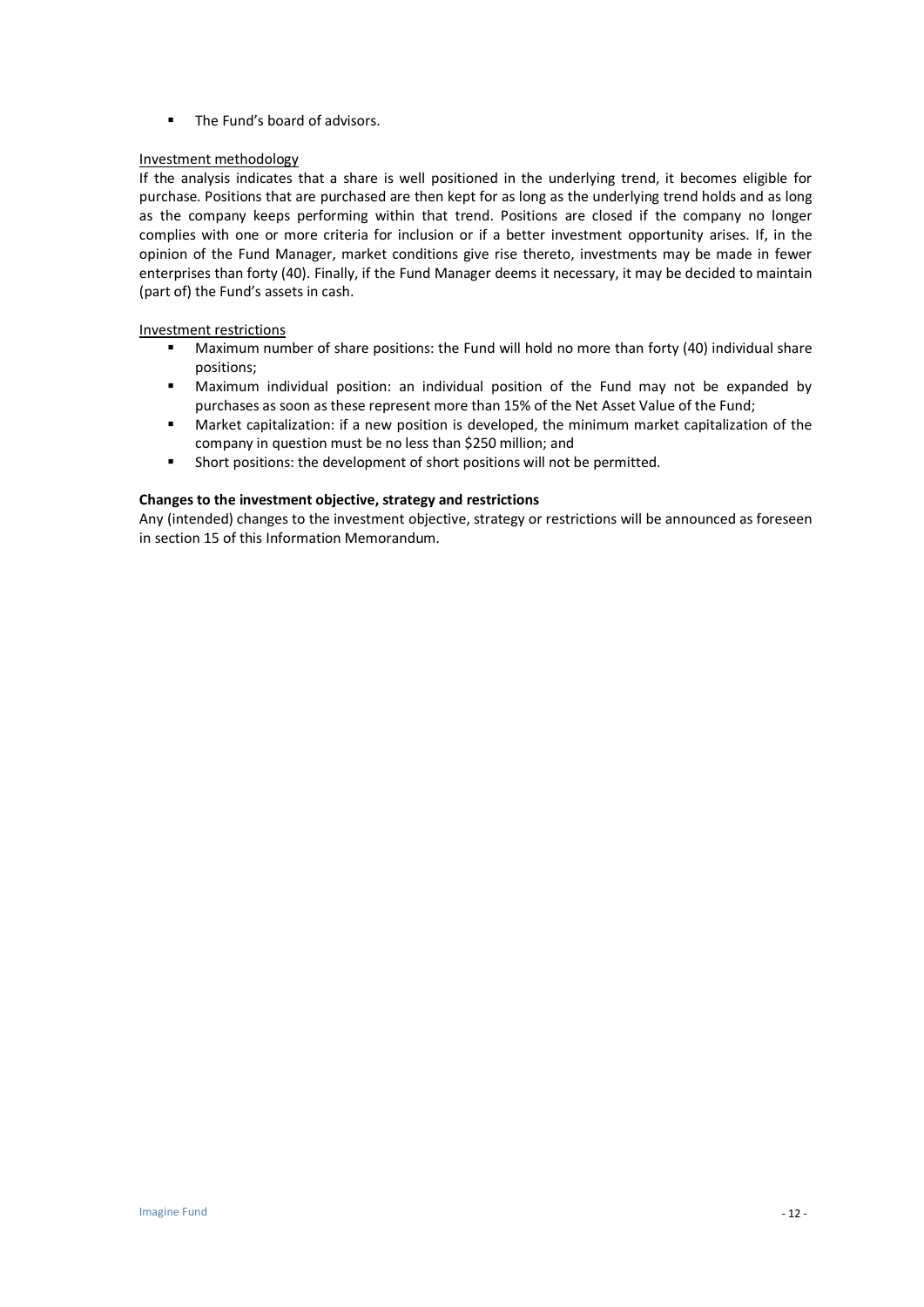## **3 RISK FACTORS**

This Information Memorandum does not purport to identify, and does not necessarily identify, all of the risk factors associated with investing in the Fund. Furthermore, certain risks not identified herein may be substantially greater than those that are. Accordingly, each prospective Unit Holder, prior to making any investment decision, must conduct and subsequently rely upon its own investigation of risk factors associated with the proposed investment. The value of the investments may fall or rise. Investing in the Fund should therefore be regarded as long term and should only form part of a diversified investment portfolio. Units of the Fund are suitable for purchase only by sophisticated investors for which an investment in the Fund does not constitute a complete investment program and which fully understand, are willing to assume and have the financial resources necessary to withstand the risks involved in the Fund's investment program and which are able to bear the potential loss of their entire investment. Prospective Unit Holders should maintain investment holdings with risk characteristics different than those of the Fund. Each prospective Unit Holder is urged to consult its own professional advisors to determine the suitability of an investment in the Fund and the relationship of such an investment to the prospective Unit Holder's overall investment program and financial and tax position. There can be no assurance that the investment objective of the Fund will be achieved. The following risk factors are not exhaustive and do not purport to be a complete explanation of all the risks and considerations involved in investing in the Fund.

Each prospective Unit Holder should consider the risks associated with an indirect investment in the financial instruments listed in section 2, "*Investment objective, strategy and restrictions*". While the prospective Unit Holder should make its own evaluation of the risks of investing in the Fund, it must consider, among other things, the following matters before making a decision to invest in the Fund:

#### **Risks of a general economic and political nature**

Investments made by the Fund are subject to general economic and political risks, such as reduced economic activity, rising interest rates, inflation, rising prices of commodities, deflation, natural disasters, political developments, acts of terrorism and war. The financial operations of the Fund may be adversely affected by the impact of general economic and political conditions, by conditions within the financial markets or by the particular financial condition of parties doing business with the Fund.

#### **Inflation risk**

There is a risk that the purchasing power of the amount invested in the Fund decreases as a result of inflation.

#### **Capital market/systemic risk**

This is the risk that the market as a whole does not function for a shorter or longer period, as in the case of a global financial crisis, which will have a negative influence on the prices of the investments of the Fund.

Certain events in the world or certain activities from one or more important parties in the financial system can lead to market disruptions, resulting in illiquidity and counterparties not being able to fulfil their obligations. As a consequence, considerable losses may arise.

#### **Volatility risk**

Financial risks are involved with investing in Units. Unit Holders have to realise that the market value of underlying investments of the Fund may fluctuate. The prices of financial instruments can and will rise and fall. A careful selection and spread of financial instruments offers no guarantee of (relatively) positive performance. In the past the markets have shown positive results (in certain periods). This implies no indication or guarantee for future results. As a result of fluctuations of the markets, the Net Asset Value of the Fund may fluctuate, which means that it is possible that Unit Holders, upon redemption, will not get back the full amount invested in the Fund.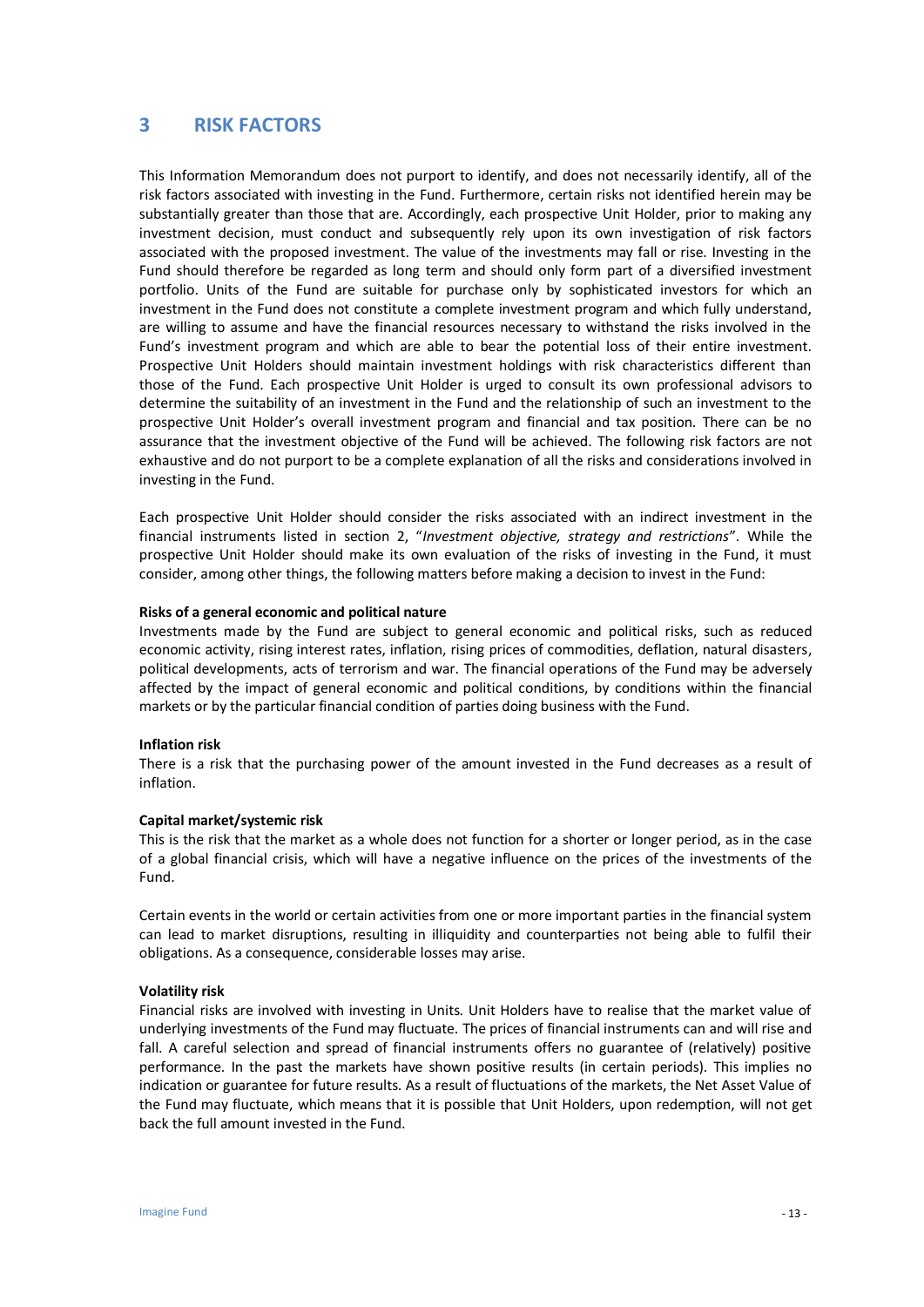#### **Risk of using derivatives**

The Fund can use derivatives to efficiently implement the investment objective or to reduce exposure to certain risks. The use of derivatives may involve risks different from, and possibly greater than, the risks associated with investing directly in the underlying asset, rate or index. Derivatives may be subject to a interest rate risk, liquidity risk, market risk and default risk. They may also involve the risk of improper valuation and the risk that the changes in the value of the derivative may not correlate perfectly with the underlying asset, rate or index. The loss on a derivative could exceed the initial principal amount invested. Derivatives can behave in a volatile manner, which means their use can have great impact (both positive and negative) on the value of the Fund.

#### **Leverage**

Leverage increases returns to the investors in the Fund if it earns a greater return on leveraged investments than the cost of such leverage. However, the use of leverage exposes the Fund to additional levels of risk including: (i) greater losses from investments than would otherwise have been the case had the Fund not borrowed to make the investments, (ii) margin calls or changes in margin requirements may force premature liquidations of investment positions and (iii) losses on investments where the investment fails to earn a return that equals or exceeds the Fund's cost of leverage related to such investments. In the event of a sudden, precipitous drop in value of the Fund's assets, the Fund might not be able to liquidate assets quickly enough to repay its borrowings, further magnifying the losses incurred.

The concept of leverage involves the use of debt to finance purchases of securities and manifests itself in different ways. The Fund has the ability to borrow funds on margin from brokers for the purchase of securities. These are transactions that involve an initial cash requirement representing a percentage of the underlying security's value.

To the extent that options, futures, options on futures, swaps and other derivatives are used by the Fund Manager, it should be noted that they inherently contain much greater leverage than a non-margined purchase of the underlying security, commodity or instrument. This is due to the fact that generally only a very small portion (and in some cases none) of the value of the underlying security, commodity or instrument is required to be paid in order to make such investments. In addition, many of these products are subject to variation or other interim margin requirements, which may force premature liquidation of investment positions.

#### **Liquidity risk investments**

Under normal circumstances, all of the financial instruments in which the Fund may invest are exchange traded. These financial instruments will be bought and sold based on the ongoing demand and supply on an exchange. If, due to unforeseen circumstances, normal liquidity conditions do not apply, the Fund could face a liquidity risk. This could imply that financial instruments cannot be sold or bought under normal conditions, leading to significant direct and indirect transaction costs. Prospective Unit Holders should be aware that liquidity of their investment cannot be guaranteed. The Fund may be prevented from concluding an investment transaction on satisfactory terms and in certain circumstances, subscriptions for and redemption of Units may be suspended.

#### **Settlement risk**

This is the risk that settlement through a payment system does not take place as expected, because the payment or delivery of the financial instruments by a counterparty does not take place, does not take place on time or does not take place as expected.

#### **Counterparty risk**

There is a risk that an issuer of securities or a counterparty is not able to fulfil its obligations to the Fund, which may result in a loss for the Fund. Such a loss might for instance arise if and when the Bank or Broker / Custodian enters into bankruptcy (or any other similar insolvency and/or liquidation procedure) and the Bank's or the Broker / Custodian's creditors, among others the Fund, might not be able to recover any assets held by the Bank or the Broker / Custodian. Assets (excluding any financial instruments which may be clearly identified as owned by the Fund, such as the Fund's investments, and which are thus separated from the bankruptcy estate) held in an account with the Bank or the Broker / Custodian might be part of the bankruptcy estate and the Fund might be an unsecured creditor ranking behind secured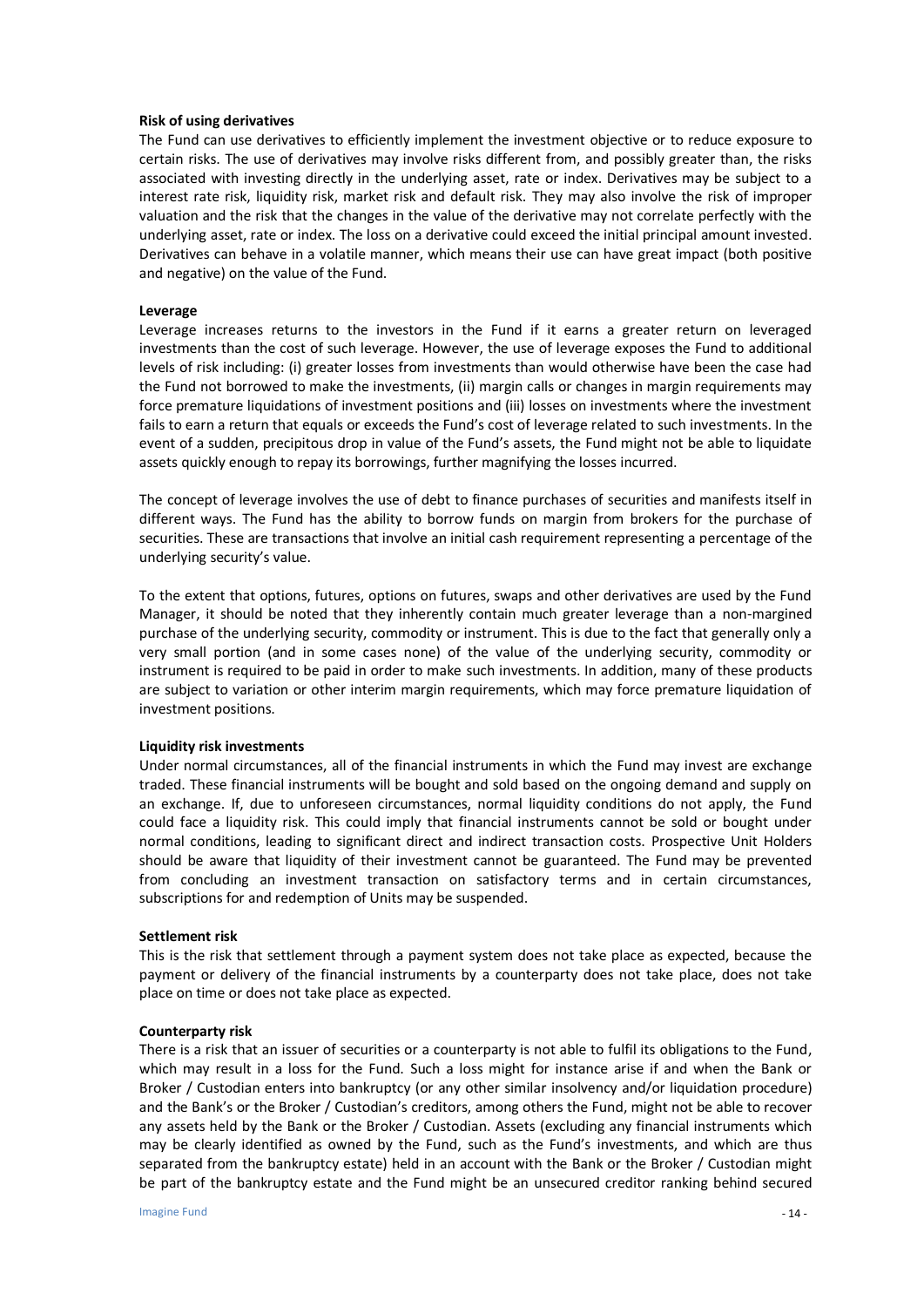creditors and *pari passu* with other unsecured creditors. In case of bankruptcy, these assets might only be recovered in part or might not be recovered at all.

#### **Concentration risk**

Because the Fund might have a limited investment portfolio of financial instruments (as to (i) number of different financial instruments, (ii) geographical focus of financial instruments and/or (iii) nature of industry of the underlying investments), this may lead to stronger fluctuations in the Net Asset Value of the Fund than would be the case if the Fund's investment portfolio would be more diversified. As a result the returns of the Fund can deviate significantly from the returns of other similar structures.

#### **Risks associated with investment policy**

The Fund Manager may trade a broad range of financial instruments, some of which could be deemed risky. The Fund Manager may change the investment policy over time depending on market opportunities, under the conditions stated in this Information Memorandum. There can be no guarantee that the stated investment objective of the Fund will be achieved.

#### **Currency risk**

Potential investors whose assets and liabilities are predominantly denominated in another currency than EUR should take into account the possibility of foreign exchange losses arising from fluctuations in the exchange rate between the EUR and their home currency.

The Fund may invest in financial instruments denominated in or exposed to currencies other than EUR. Such currency exposures may not be hedged by the Fund at all times. This may result in fluctuations in the Net Asset Value.

#### **Risk that investments do not develop as expected**

There is no guarantee that the targeted returns will be achieved. No guarantee of any kind can be given that the Fund Manager's analysis of expected developments in the short or long term is correct. If the Fund Manager assesses the development of an investment's value wrongly, this can result in a loss for the Fund if the market value of a purchased investment declines.

There can be no certainty as to the valuation of the Fund's investments or the future value of the investments. The value of the investments and the corresponding value of the Units can go down as well as up.

#### **Dependency on Fund Manager**

The Fund relies on the investment management services, expertise and trading experience of the Fund Manager. The Fund Manager relies heavily on its principals. If they were to leave the Fund Manager or would no longer be involved with the Fund Manager for any other reason (including, but not limited to, death or serious illness), there can be no assurance that the Fund Manager may find an adequate replacement. Unit Holders are unable to participate in the day to day management and investment of the underlying assets of the Fund. As such, they will not be able to approve individual management or investment decisions.

#### **Limited operating history, track record**

The Fund was established in 2018. Accordingly, the Fund has a limited operating history upon which potential investors may evaluate their likely performance. In addition, although the Fund Manager's principals have considerable experience and expertise in relation to the financial instruments in which the Fund invests, the Fund Manager itself has no track record upon which potential investors may evaluate the Fund's likely performance. Accordingly, the success of the investments cannot be guaranteed and no rights may be derived from the above.

#### **Subscription risk**

Unit Holders should be aware that subscription monies may be automatically invested by the Fund as soon as they have been credited in the Fund's bank account (i.e. before a contract note evidencing the investor's holding in the Fund has been issued). In this respect, should the Fund experience any difficulties in its investment portfolio (e.g. illiquidity, fraud or bankruptcy) and despite the possibility that the investor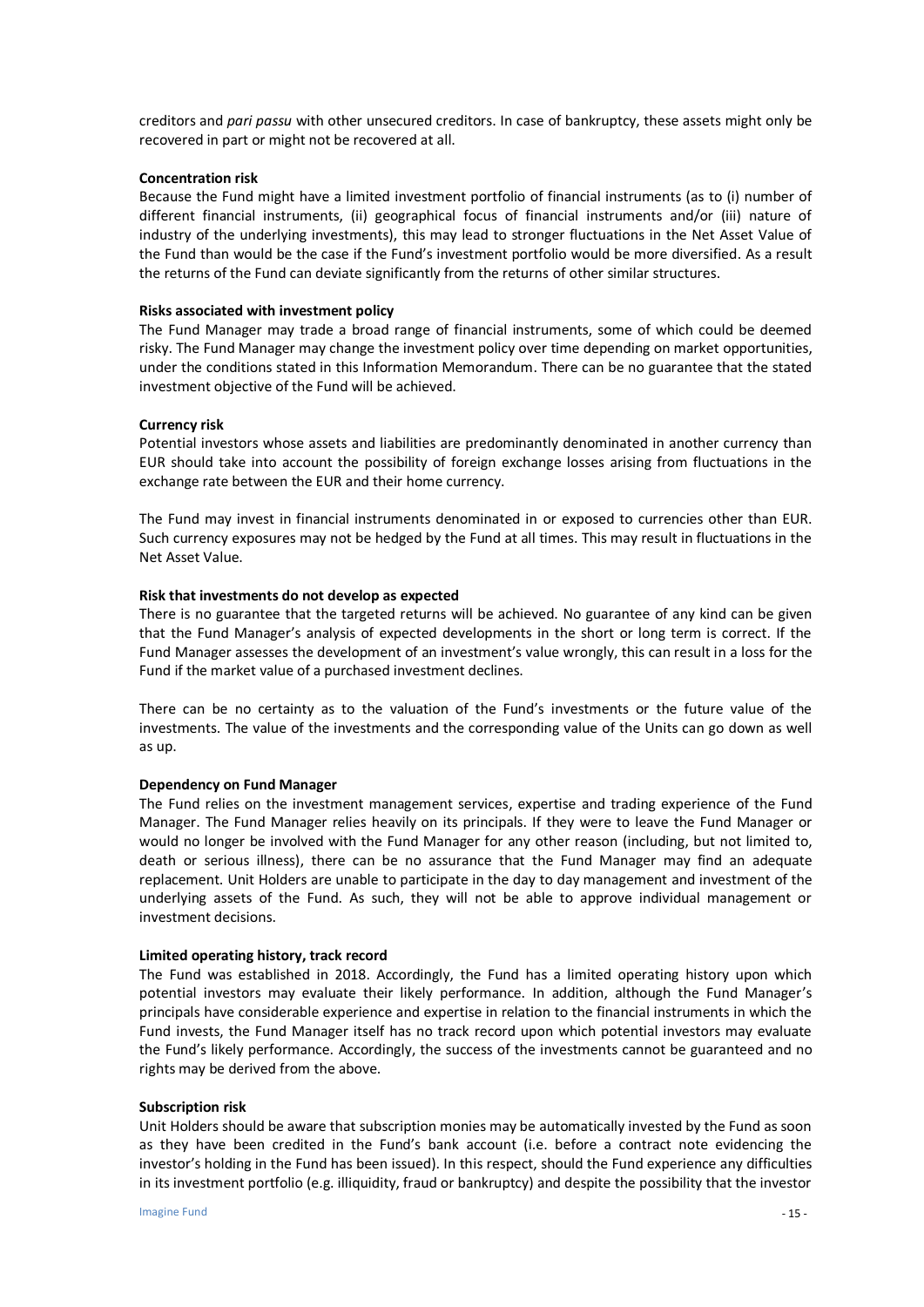is ultimately not accepted by the Fund (for failure to provide the requested information to verify its identity or any other reason as described in this Information Memorandum), the Fund may not be able to return the subscription monies to the investor.

#### **Risk of limited redemption possibilities**

Units may only be transferred to the Fund or to persons that are next of kin or direct in-laws of the Unit Holder. The Fund is in principle obliged to redeem Units on a monthly basis, whereby the Fund Manager is authorised to delay redemption or to honour applications for redemption only partly (see section 10 of this Information Memorandum) under certain circumstances.

#### **Risk of loss of deposited assets**

In case of insolvency or negligent or fraudulent actions of the Legal Owner, the risk exists that there is a loss of Fund assets.

#### **Operational risks**

The Fund may experience a loss as a result of inadequate or failing internal systems, processes, controls or persons or as a result of external events. Operational risks include compliance and legal risks, tax risks, regulatory risks, fraud risks, business risks, administrative risks, staff risks, system risks and process risks.

#### **Legal, tax and regulatory risk**

This is the risk that the fiscal treatment of the Fund adversely changes or that new laws or regulations come into force that negatively affect the Fund or its Unit Holders. Legal, tax and other regulatory changes occurring during the life of the Fund could have an adverse effect on the Fund, its portfolio or the Unit Holders. There can be no assurance that the structure of the Fund will be tax efficient for any particular investor and the returns to Unit Holders could be affected by a change in the tax treatment of the Fund.

#### **Risk of fund structure**

The Fund does not have legal personality but comprises a contractual arrangement between the Fund Manager, the Legal Owner and the Unit Holders in the Fund. It is determined that the Fund is not a partnership, a commercial partnership or a limited partnership. The general legal opinion is that there is no joint and several liability of the Unit Holders in such a Fund and the creditors of such a Fund only have recourse against the assets of the Fund. Accordingly, the Unit Holders can therefore lose no more than their investment in the Fund. However, it cannot be said with absolute certainty that the Fund will under no circumstance be considered as a partnership, a commercial partnership or a limited partnership as no clear case law exists on this matter.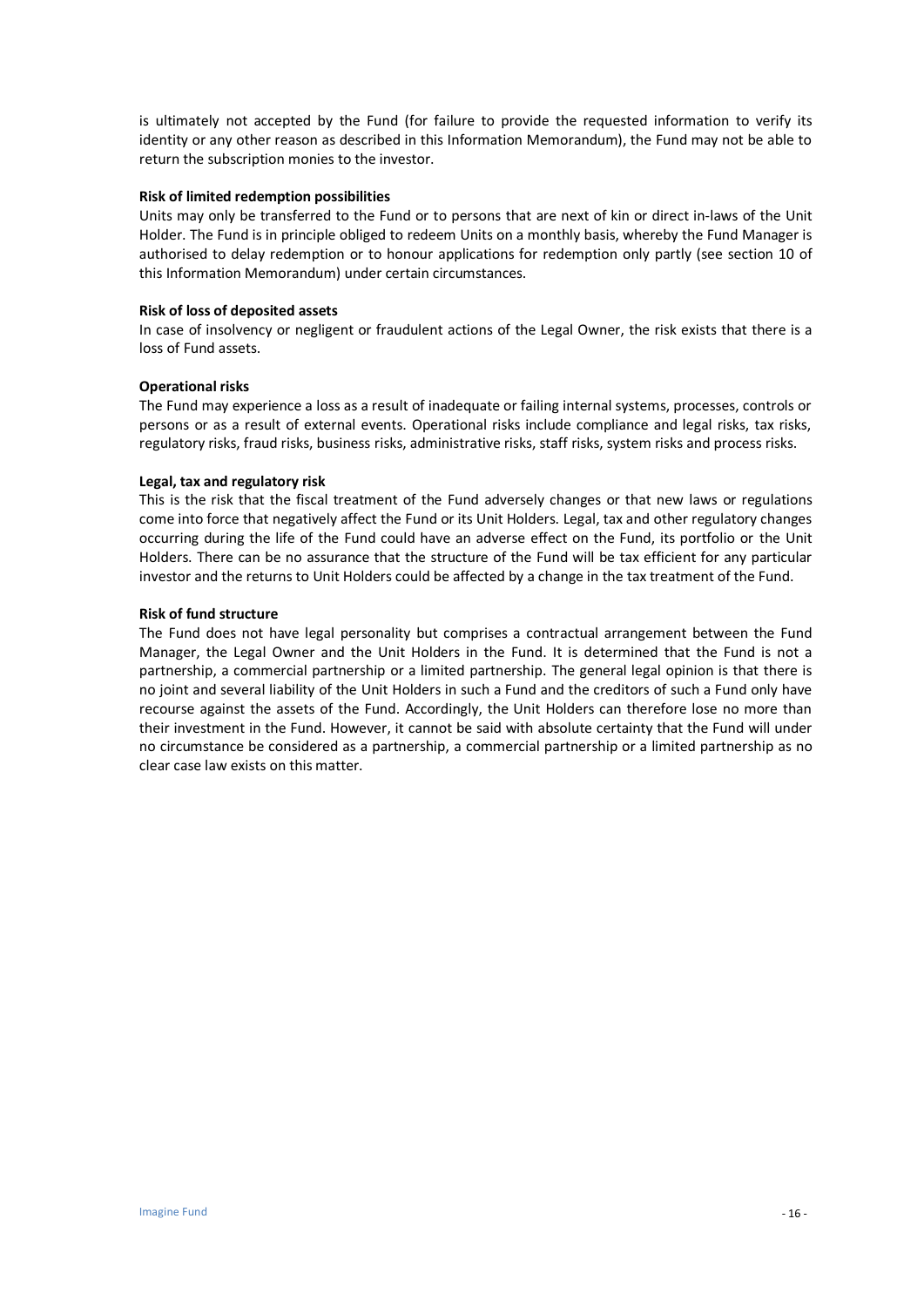## **4 THE FUND MANAGER**

#### **The Fund Manager**

The Fund Manager is Imagine Investment Partners B.V., a limited liability company (*besloten vennootschap met beperkte aansprakelijkheid*) having its offices in Baarn, the Netherlands. The Fund Manager was incorporated on November 29, 2017 and is registered in the commercial register of the Chamber of Commerce under number 70192898. The articles of association are deposited at the offices of the Fund Manager and shall be sent free of charge to Unit Holders upon request.

#### **Tasks and responsibilities of the Fund Manager**

The most important tasks and responsibilities of the Fund Manager are:

- a) to determine and execute the investment policy;
- b) to conduct (or have conducted) the administration of the Fund;
- c) to determine (or have determined) the Net Asset Value correctly and on time; and
- d) to verify that the Fund complies with the relevant regulations.

The Fund Manager is responsible for the execution of the investment policy and for the marketing of the Fund. In fulfilling these responsibilities the Fund Manager may engage and rely on the services of consultants and advisers. The Fund Manager will bear the costs of such consultants and advisers. Nevertheless, all investment and divestment decisions will be taken by the Fund Manager, in line with the investment policy. The authority to make investment and divestment decisions will lie solely in the hands of the Fund Manager.

#### **No Wft license**

The Fund Manager has opted not to obtain a license as defined under article 2:65 of the Wft and is exempt from the requirement to obtain a license under article 2:66a of the Wft. The Fund consequently does not fall under the supervision of the AFM and DNB.

#### **The directors of the Fund Manager**

The directors of the Fund Manager are Mr. Michiel Beukers and Mr. Laurens Ockhuisen.

#### **Fund Manager's other activities**

At the time of publication of this Information Memorandum, the Fund Manager manages no other funds and performs no other activities.

#### **Limitation of liability**

The Fund Manager is only liable to the Unit Holders for damage suffered by them insofar as such damage is the consequence of wilful intent or gross negligence (*opzet of bewuste roekeloosheid*) by the Fund Manager.

#### **Resignation Fund Manager**

If the Fund Manager desires to end its activities with regard to the Fund or if its directors were to leave the Fund Manager or would no longer be involved with the Fund Manager for any other reason (including, but not limited to, death or serious illness), the Fund Manager shall resign and will notify the Unit Holders thereof and convene a meeting of Unit Holders at least two (2) calendar months in advance. The meeting of Unit Holders may decide to appoint another fund manager or to dissolve the Fund. If the meeting does not decide to dissolve the Fund but no successor of the Fund Manager is appointed within two (2) calendar months after the meeting, the Fund will be dissolved in accordance with section 13 of this Information Memorandum, unless the meeting of Unit Holders decides to prolong this period. In case the Fund will be dissolved, the Legal Owner will be authorised to solely perform the necessary actions as required under section 13 of this Information Memorandum in order to liquidate and dissolve the Fund.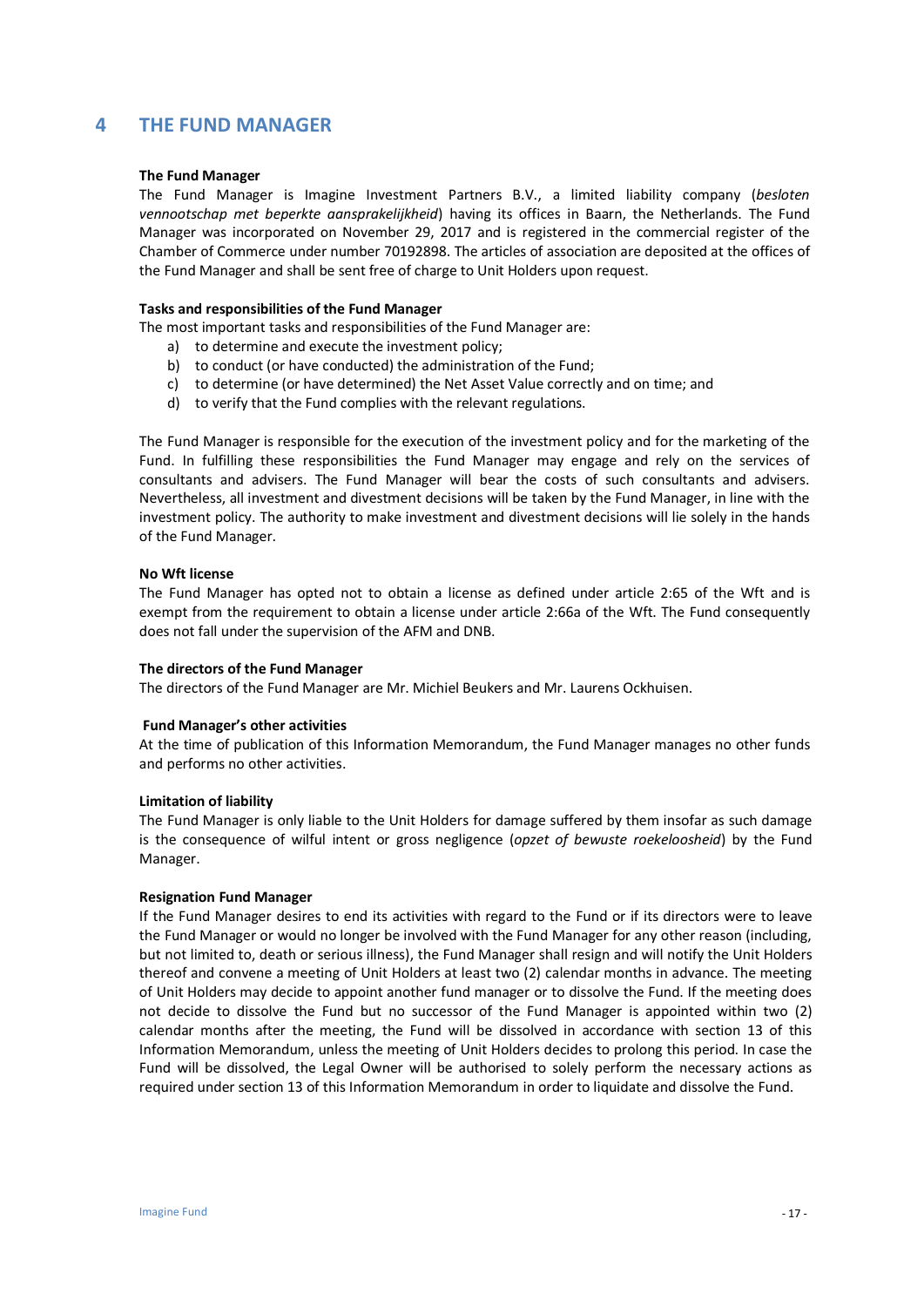# **5 THE LEGAL OWNER AND THE BROKER / CUSTODIAN**

#### **A. THE LEGAL OWNER**

#### **The Legal Owner**

The Legal Owner of the Fund is Stichting Juridisch Eigenaar Imagine Fund, a foundation (*stichting*) having its offices in Amersfoort, the Netherlands. The Legal Owner was incorporated on November 8, 2017 and is registered in the commercial register of the Chamber of Commerce under number 70048126. The articles of association are deposited at the offices of the Legal Owner and shall be sent free of charge to Unit Holders upon request.

The Legal Owner's sole statutory purpose is to act as legal owner of the Fund's assets and liabilities. It performs no other activities.

#### **Board of the Legal Owner**

The director of the Legal Owner is Stichting Circle Depositary Services, a foundation (*stichting*) having its offices in Amersfoort, the Netherlands. Stichting Circle Depositary Services was incorporated on June 8, 2009 and is registered in the commercial register of the Chamber of Commerce under number 32153944.

#### **Agreement**

The Fund Manager and the Legal Owner have concluded a management and legal ownership agreement which constitutes the Fund and which sets out the mutual rights and obligations of the Fund Manager and the Legal Owner.

#### **Responsibility of the Legal Owner**

The key responsibility of the Legal Owner is, for the account and risk of the Unit Holders, (i) to hold legal title to all assets and rights of the Fund, (ii) to assume obligations and liabilities of the Fund and (iii) to be the contracting entity in respect of all agreements entered into on behalf of the Fund. The Legal Owner will do so at the instruction of the Fund Manager, but will not engage itself actively in the management of the Fund. The Legal Owner is obliged to follow the instructions of the Fund Manager, unless they are in violation of the Information Memorandum or applicable laws and regulations.

In acting as a title holder of the Fund, the Legal Owner shall act solely in the interests of the Unit Holders. The Legal Owner may not represent individual Unit Holders. The Legal Owner may act as title holder for other investment funds (*beleggingsfondsen*). The Legal Owner will administrate the Fund's assets and liabilities strictly separate from those of other investment funds for which it acts as title holder.

#### **Liability of the Legal Owner**

The Legal Owner shall only be liable towards the Unit Holders for a loss suffered by them in connection with the performance of its duties and responsibilities, if and to the extent that such loss is directly caused by its wilful intent or gross negligence (*opzet of bewuste roekeloosheid*), howsoever arising and notwithstanding the use of third party custodians by the Legal Owner. Otherwise the Legal Owner shall not be liable towards the Unit Holders for any loss suffered by any Unit Holder as a result of any act or omission of a third party.

The Legal Owner will be indemnified out of the assets of the Fund against liabilities and charges incurred in connection with the performance of its duties and responsibilities to the Fund.

Any claims Unit Holders may have on the Legal Owner will be initiated through the Fund Manager and will not be submitted directly to the Legal Owner. Any such claim needs to be submitted in writing to the Fund Manager, who will thereupon (for the account of the Fund) take the necessary actions towards the Legal Owner. In the event that the Fund Manager does not act upon such a request from Unit Holders within a reasonable period of time or has informed them that it is of the opinion that the Legal Owner is not liable, those Unit Holders will have the right to initiate any such claim themselves (at their own account).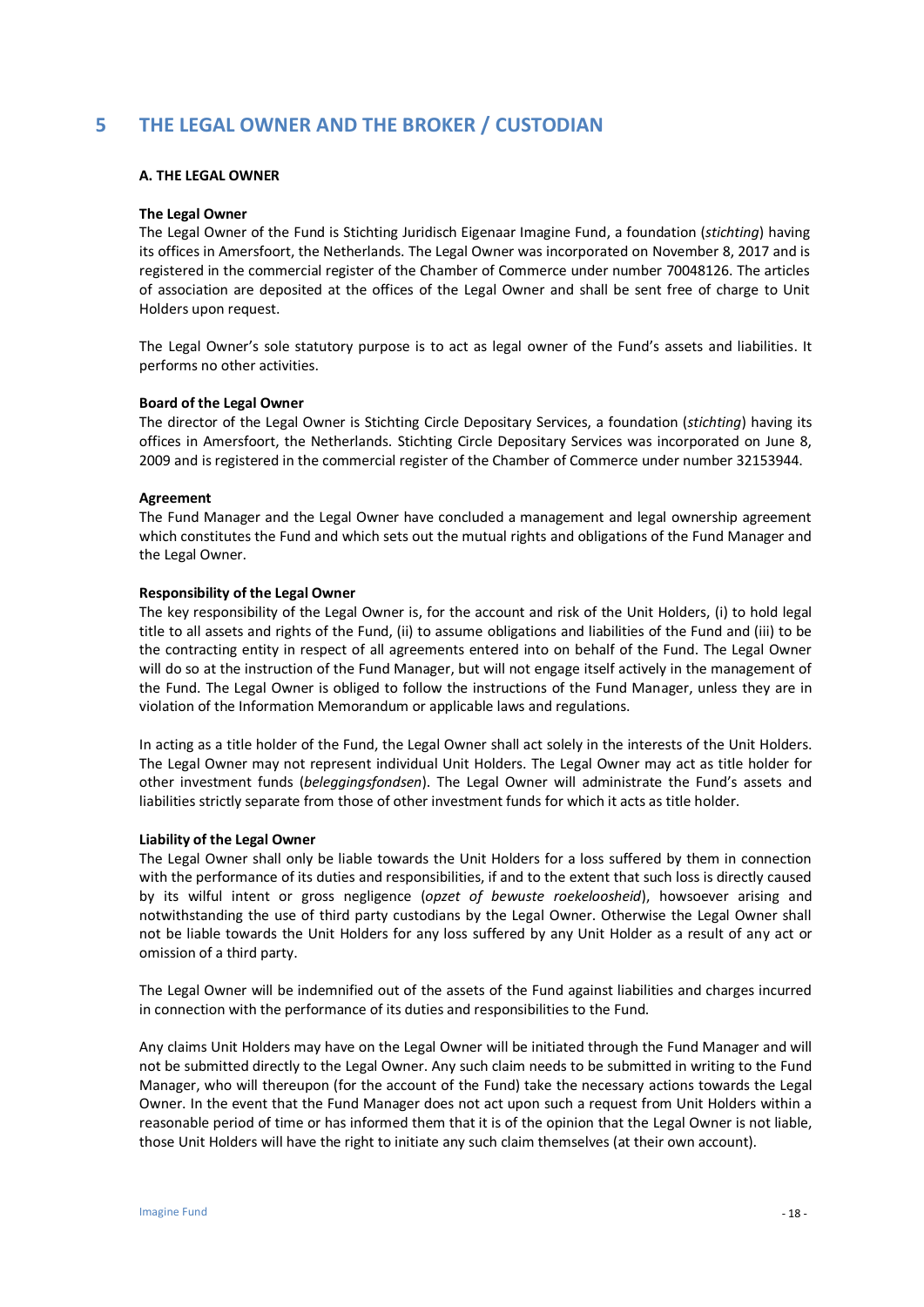#### **Resignation and removal of the Legal Owner**

The Legal Owner shall resign and may be removed on the following grounds:

- a) at its own initiative, subject to notification of the Fund Manager at least ninety (90) days before the envisaged effective date of resignation; or
- b) with immediate effect upon its bankruptcy (*faillissement*) or dissolution (*ontbinding*) or upon the Legal Owner having been granted suspension of payments (*surseance van betaling*).

In case of resignation or removal of the Legal Owner, the Fund Manager appoints a substitute title holder. If this has not occurred within two (2) calendar months, the Fund will be dissolved, unless a meeting of Unit Holders decides to prolong this period. In case the Fund will be dissolved, it will be liquidated in accordance with section 13 of this Information Memorandum and the Fund Manager will be authorised to solely perform the necessary actions as required thereunder.

#### **B. THE BROKER / CUSTODIAN**

The Legal Owner has delegated the custody of the financial instruments of the Fund to the Broker / Custodian, Lynx B.V.

The Broker / Custodian also performs additional prime brokerage services to the Fund, such as brokerage services and services in relation to the execution and clearing of transactions. In order to secure payment of any of the Fund's obligations vis-à-vis the Broker / Custodian in relation to such prime brokerage services, the Fund's assets may serve as collateral for the Broker / Custodian. However, the recourse of the Broker / Custodian may not exceed and is limited to the assets of the Fund.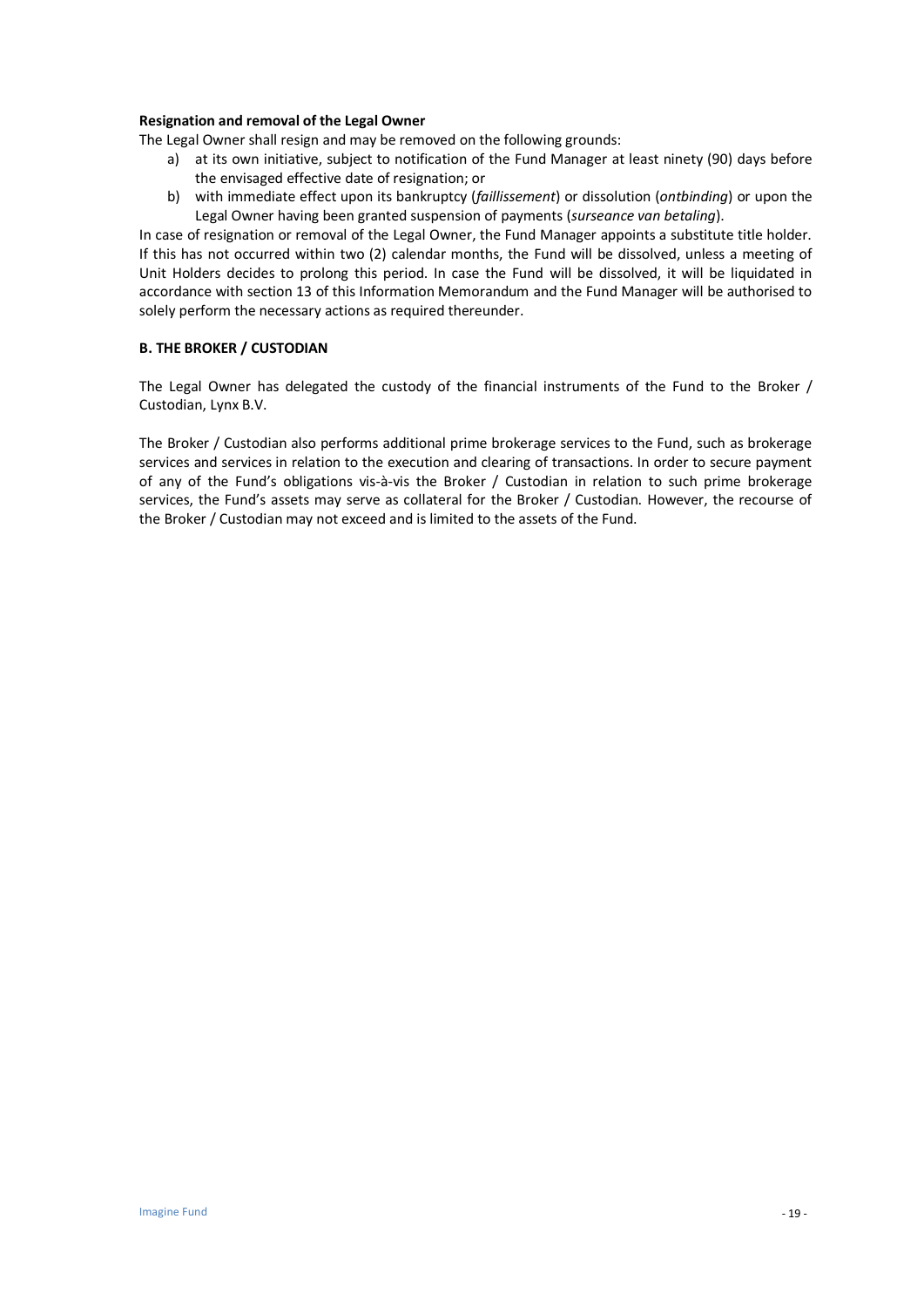# **6 THE ADMINISTRATOR**

The Fund Manager has appointed, by way of a delegation agreement, Circle Investment Support Services B.V. to act as the administrator and registrar of the Fund.

The Administrator is part of Circle Partners, an international group that offers financial services to private clients, companies and institutions from its offices in the Netherlands, the British Virgin Islands, the Cayman Islands, Curacao, Hong Kong, Luxembourg, Slovakia, Switzerland and the United States.

Pursuant to the agreement as amended from time to time between the Administrator and the Fund Manager, the Administrator is responsible, inter alia, for the following matters (under the general supervision of the Fund Manager):

- administrative processing of subscriptions, redemptions and transfers (insofar possible) of Units;
- maintaining the register of Unit Holders;<br>■ communicating with Unit Holders and ne
- communicating with Unit Holders and performing due diligence on (prospective) Unit Holders;
- **E** arranging for the provision of accounting, clerical and administrative services;
- disbursing payments of fees;
- preparing and maintaining the Fund's financial and accounting statements and records;
- calculating the Net Asset Value (on a monthly basis); and
- maintaining corporate records.

The Administrator shall not, in any way or at any time, be involved with (i) any investment decision to be made for the Fund, (ii) the execution of such an investment decision and (iii) the effect of such an investment decision on the performance of the Fund (the Fund Manager will be responsible for these tasks).

The Fund Manager and the Administrator have entered into an administration agreement.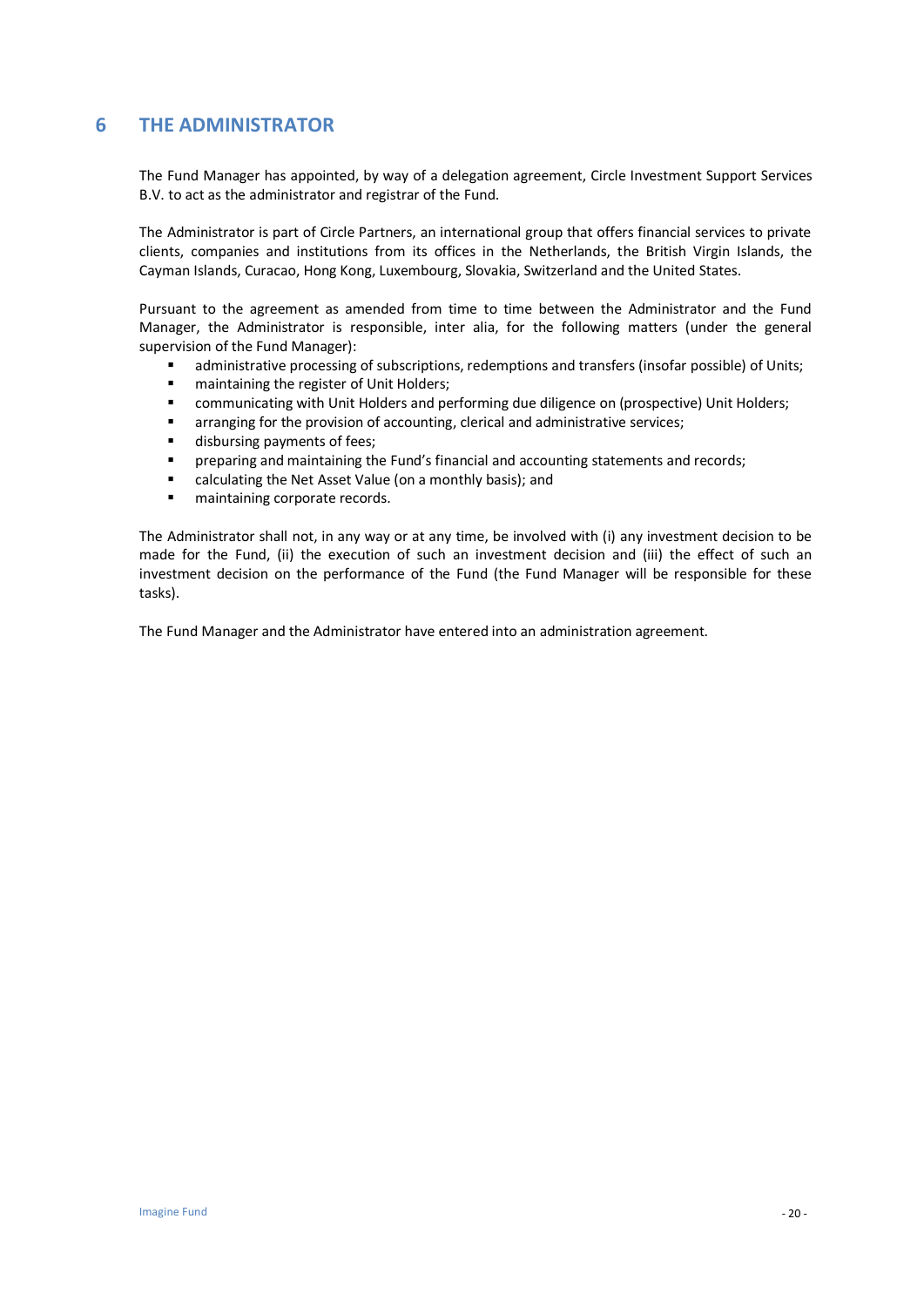# **7 UNIT HOLDERS, REGISTER OF UNIT HOLDERS, MEETINGS**

#### **A. UNIT HOLDERS**

#### **Entitlement to Net Asset Value**

A Unit Holder is economically entitled to the assets of the Fund, pro rata the number of Units held in the Fund.

#### **Rights and Liabilities of Unit Holders**

Acquisition of Units of the Fund only creates rights and obligations of the Unit Holder with respect to the Fund and not with respect to other Unit Holders. Unit Holders are not liable for the obligations of the Fund Manager or the Legal Owner. Unit Holders are, under normal circumstances, not liable for any losses of the Fund beyond the amount paid in return for the Units they hold.

#### **Equal treatment of Unit Holders**

The Fund Manager shall treat Unit Holders in an equal manner.

#### **Fair treatment of Unit Holders**

For each decision regarding the Fund, the Fund Manager will evaluate and consider if the consequences thereof will be unfair towards the Unit Holders, taking into account what they might reasonably expect, given the contents of the Information Memorandum and applicable laws and regulations.

#### **B. REGISTER OF UNIT HOLDERS**

The Administrator keeps, on behalf of the Fund Manager, a register of Unit Holders (in electronic or other form) in which the personal details of the Unit Holders (as amended from time to time) are listed (the "**Register**"). The Register will further mention with respect to each Unit Holder: (i) the number of Units held; and (ii) the bank account number on which the Unit Holder wishes to receive payments from the Fund (such bank account must be in the name of the Unit Holder with a credit institution with a registered office in a country which is a member of the Financial Action Task Force ("**FATF**") or a country considered as having equivalent anti-money laundering systems in place as FATF members (countries which are members of the FATF are, for example, most member states of the European Union, the European Economic Area and the Organisation for Economic Co-operation and Development)).

A Unit Holder shall inform the Administrator promptly about any changes to the registered information. The Register will be updated by the Administrator after each issue and redemption of Units. A Unit Holder may ask the Administrator for an extract of its registration in the Register without charge, however only with regard to the Unit Holder's own registration.

Payment by the Fund of the amount due to a Unit Holder pursuant to the Information Memorandum releases the Fund of its obligations to the Unit Holder and the Unit Holder confirms this in advance.

#### **C. MEETINGS**

#### **Meetings**

A meeting of Unit Holders will be held on the request of: (i) the Fund Manager or the Legal Owner or (ii) Unit Holders holding in aggregate at least fifty percent (50%) of the total number of Units.

The Fund Manager will in any event convene a meeting to consult the Unit Holders regarding significant changes in relation to the Fund.

#### **Convening a meeting, agenda, place of meeting**

The Fund Manager will be responsible for convening a Unit Holders' meeting and setting the agenda for the meeting. The invitation to the meeting will be sent to the Unit Holders at least fifteen (15) Business Days before the meeting. The date of sending the invitation is considered to be the notification date.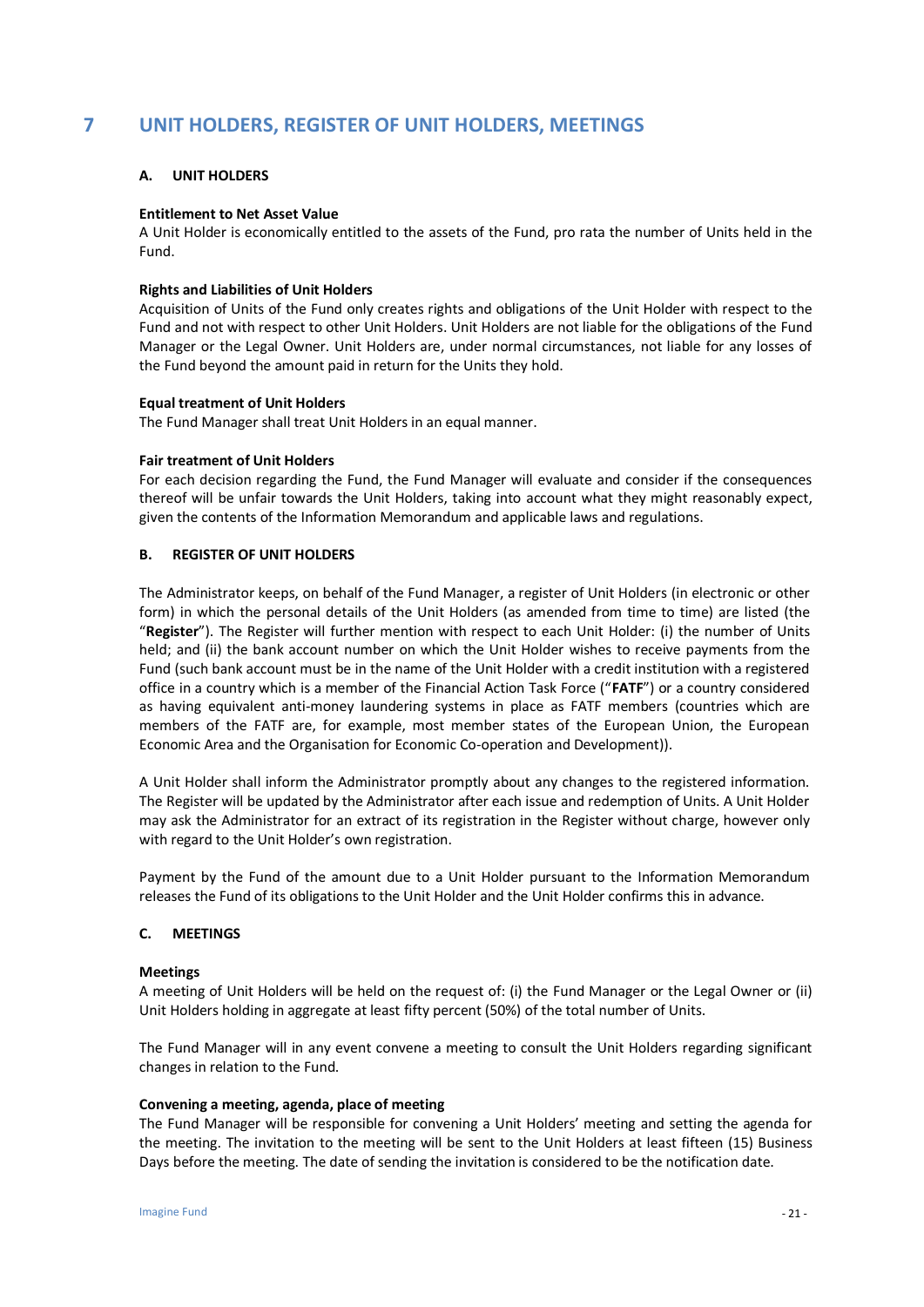One or more Unit Holders who alone or jointly hold at least fifty percent (50%) of the total number of Units may request the Fund Manager to add matters for discussion to the agenda, provided the request is made in writing and reaches the Fund Manager no later than ten (10) Business Days before the meeting. The Fund Manager will notify the Unit Holders of those matters at least five (5) Business Days before the meeting.

The director(s) of the Fund Manager and the director(s) of the Legal Owner will be invited to attend a Unit Holders' meeting and have the right to take the floor at such a meeting. The chairman of the Unit Holders' meeting may allow others to attend the meeting (in whole or in part) and to address the meeting.

Unit Holders' meetings will be held in the Netherlands at a place to be specified by the Fund Manager. If the rules stated above are not followed, decisions can nevertheless be made validly by a Unit Holders' meeting, provided: (i) all Unit Holders are present or represented at the meeting and (ii) voting is unanimous.

#### **Chairman of the meeting**

Unit Holders' meetings will be chaired by a director of the Fund Manager. If a director of the Fund Manager is not present, the meeting will appoint a chairman. The chairman of the meeting will appoint a secretary.

#### **Voting rights, representation**

The chairman of the meeting shall determine the manner of voting. Each Unit entails one vote. All decisions by the Unit Holders' meeting will be taken with an absolute majority of the votes cast. Abstentions and invalid votes will be considered as not having been cast. If the vote is tied, the chairman of the meeting will have the deciding vote (over and above any votes cast by the chairman in connection with Units held by the chairman).

A Unit Holder may have himself represented at the meeting, subject to written authorisation.

#### **Minutes**

The secretary of the meeting will make minutes thereof. The minutes need to be approved by the chairman and the secretary of the meeting.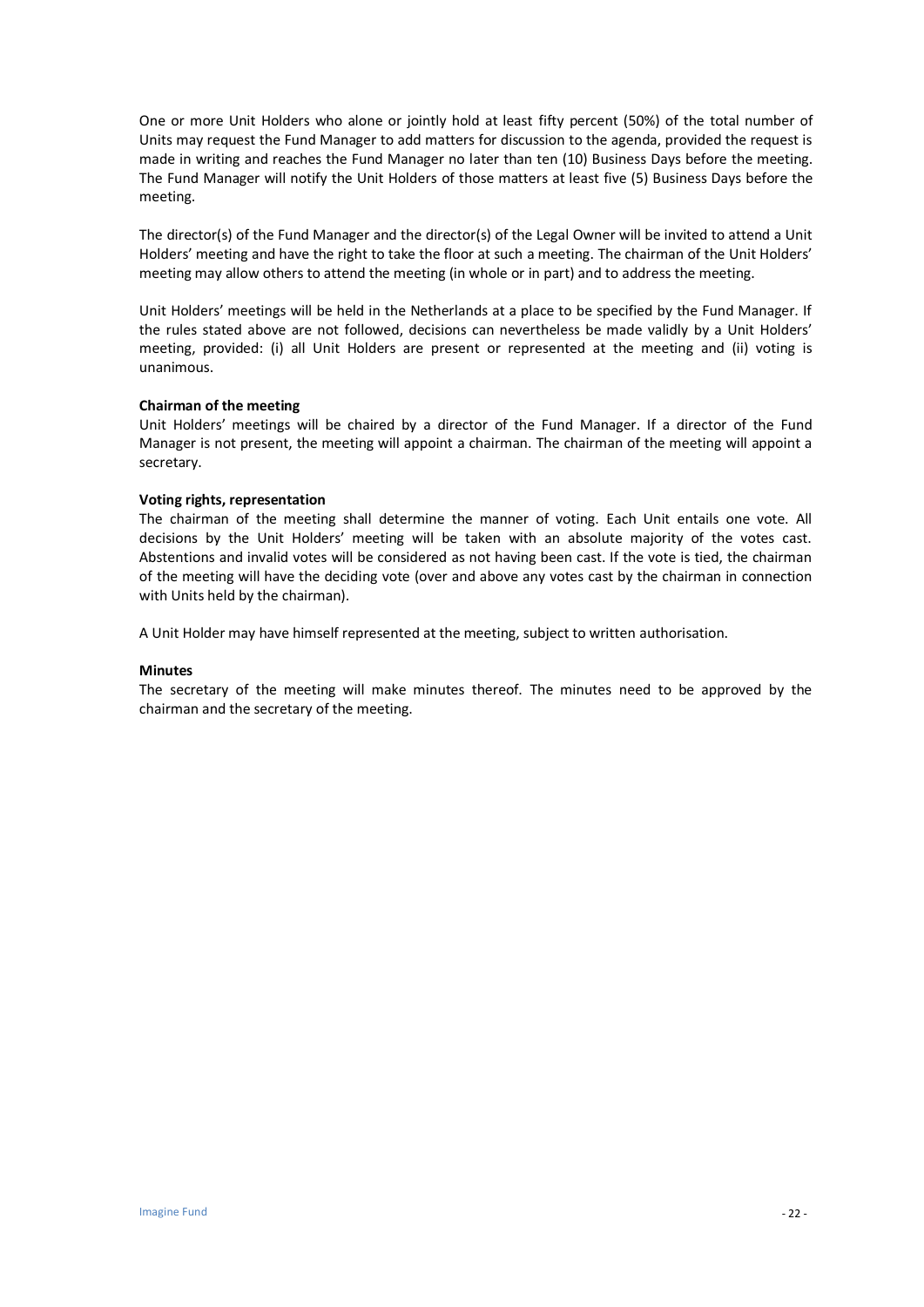# **8 DETERMINATION OF NET ASSET VALUE**

#### **Monthly determination of the Net Asset Value**

The Net Asset Value is determined on a monthly basis as per the Valuation Day. The Net Asset Value per Unit is determined by dividing the Net Asset Value (the value of the assets minus the liabilities) by the number of Units on a monthly basis as per the Valuation Day (taking into account costs, fees and expenses paid or still to be paid which are attributable to that month). The Net Asset Value will be expressed in EUR and will be communicated to the Unit Holders.

#### **Valuation policies and principles**

The assets of the Fund will be valued in accordance with the following policies and principles (as well as in accordance with the International Financial Reporting Standards ("IFRS"):

- a) any security which is listed or quoted on any securities exchange or similar electronic system and regularly traded thereon will be valued at its last traded price (*slotkoers*) on the relevant Business Day. If no trades occurred on such Business Day, it will be valued at the closing price of the previous Business Day. Where prices for a particular security are available on more than one exchange or system, the price will be the last traded price or closing bid or offer price, as the case may be, on the exchange or system which constitutes the main market for such security or the one which the Fund Manager in its sole discretion determines to be providing the fairest criteria for ascribing a value to such security;
- b) investments other than securities, which are dealt in or traded through a clearing house, exchange or financial institution, will be valued by reference to the most recent official settlement price quoted by that clearing house, exchange or financial institution. If there is no such price, then the average will be taken between the lowest offer price and the highest bid price at the close of business on any market on which such investments are or can be dealt in or traded, provided that where such investments are dealt in or traded on more than one market, the Fund Manager may determine at its discretion which market shall prevail;
- c) any security which is neither listed nor quoted on any securities exchange or similar electronic system or, if being so listed or quoted, is not regularly traded or in respect of which no prices as described above are available, will be valued at its probable realisation value as determined by the Fund Manager in good faith having regard to its cost price, the price at which any recent transaction in the security may have been effected, the size of the holding having regard to the total amount of such security in issue and such other factors as the Fund Manager in its sole discretion deems relevant in considering a positive or negative adjustment to the valuation;
- d) investments other than securities, which are not dealt in or traded through a clearing house, exchange or financial institution will be valued on the basis of the latest available valuation provided by a relevant counterparty;
- e) deposits will be valued at their cost plus accrued interest; and
- f) prices (whether of an investment or cash) which are in a currency other than EUR will be converted into EUR at the rate (whether official or otherwise) which the Fund Manager in its absolute discretion deems applicable as at the close of business on the relevant Business Day.

The determination of the Net Asset Value has been delegated to the Administrator. The Administrator will follow the valuation principles and policies adopted by the Fund as set out above. If and to the extent that the Fund Manager is responsible for or otherwise involved in the pricing of any of the Fund's portfolio assets, the Administrator may accept, use and rely on such prices in determining the Net Asset Value and shall not be liable to the Fund, the Unit Holders, the Fund Manager or any other person in so doing. The Administrator shall only be liable towards the Fund Manager for damages resulting from its wilful intent or gross negligence (*opzet of bewuste roekeloosheid*).

The reasonable decision of the Fund Manager regarding a Net Asset Value, including the determination whether a method of valuation fairly indicates fair market value and the selection of experts for purposes of assessing the value of the Fund's assets and the value of all accrued debts, liabilities and obligations of the Fund, shall be conclusive and binding upon all Unit Holders.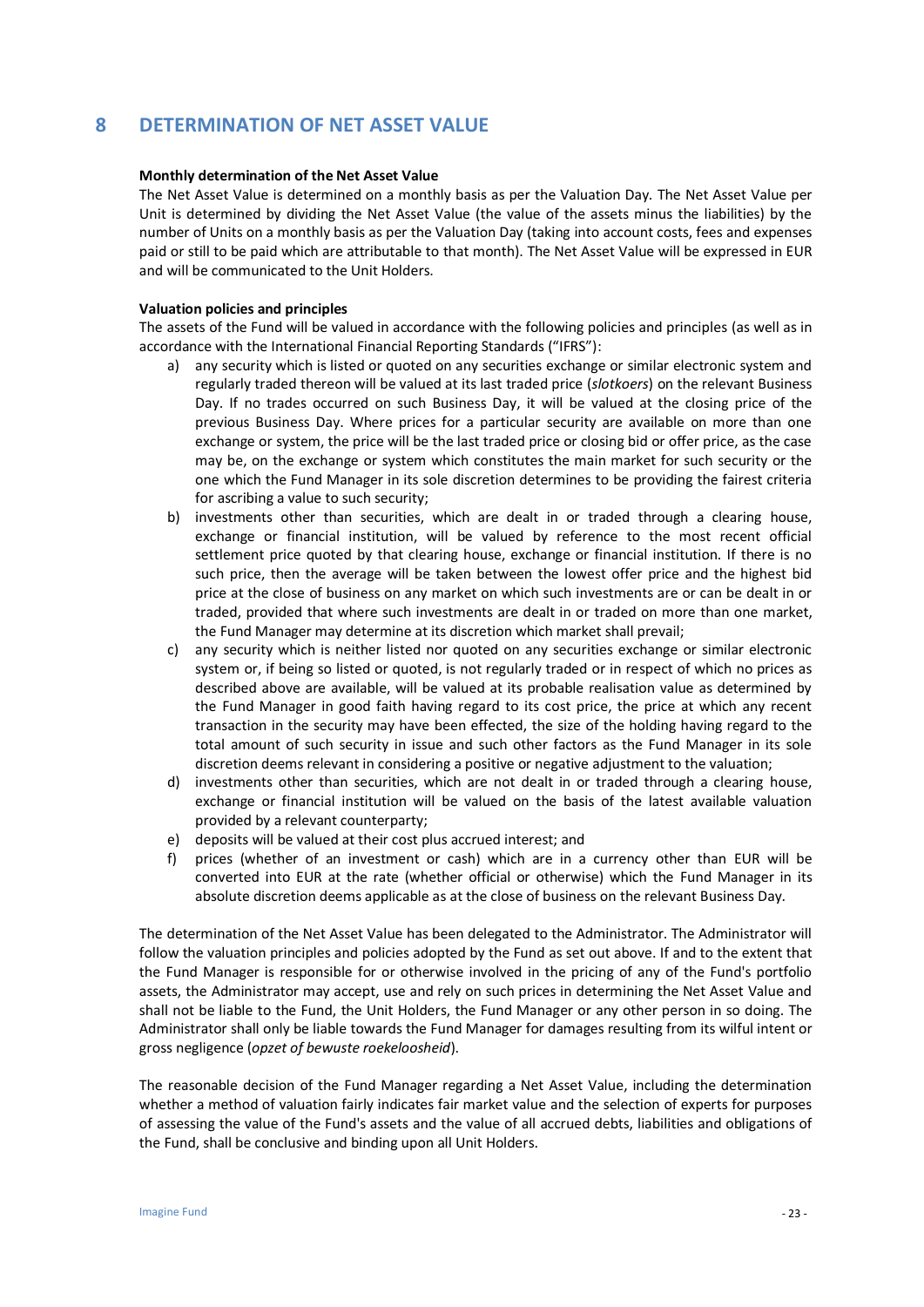#### **Suspension of the calculation of the Net Asset Value**

The Fund Manager may decide to temporarily suspend the determination of the Net Asset Value for, inter alia, the following reasons:

- a) one or more of the exchanges or markets on which a significant part of the Fund's investments are listed or traded are closed or the trade in the Fund's investments is suspended or limited;
- b) circumstances arise (outside the influence of the Fund Manager) which are directly or indirectly associated with political, military, economic or monetary conditions which prevent the objective, accurate and reliable determination of the Net Asset Value of the Fund;
- c) the means of communication or the calculation facilities which are normally used in determining the Net Asset Value of the Fund are no longer functioning or the Net Asset Value cannot be determined accurately or quickly enough by the Administrator for another reason;
- d) according to the Fund Manager there is an emergency situation, as a result of which it is not possible or appropriate to value the investments without damaging the interests of the Unit Holders; or
- e) other circumstances arise that justify the temporary suspension, which circumstances were unforeseen at the date of this Information Memorandum.

#### **Calculation errors**

If it appears that the Net Asset Value is not calculated accurately, the Administrator will recalculate the Net Asset Value. In case of a subscription based on an inaccurate Net Asset Value, the number of Units will be adjusted accordingly. The Fund will compensate (in cash or in Units or only for the actual damage incurred) a redeeming Unit Holder that have suffered damage because the redemption price paid was too low if:

- a) the mistake was made by the Fund Manager or the Administrator;
- b) the difference between the incorrect and the correct Net Asset Value is greater than one percent (1%);
- c) the disadvantage to the Unit Holder amounts to at least EUR 250; and
- d) the mistake dates from no longer than one month before being discovered.

In case redeeming Unit Holders have, as a result of the incorrect calculation, received a higher amount than they were entitled to, the Fund will try to retrieve such higher amount from them. Should the Fund Manager not be able to retrieve such higher amount, the Fund Manager will compensate the remaining Unit Holders by paying such higher amount to the Fund, if and when the following conditions are met:

- a) the mistake was made by the Fund Manager or the Administrator;
- b) the difference between the incorrect and the correct Net Asset Value is greater than one percent (1%);
- c) the disadvantage to the remaining Unit Holders amounts to at least EUR 250; and
- d) the mistake dates from no longer than one month before being discovered.

The Fund Manager will in any case only be liable for wilful intent or gross negligence (*opzet of bewuste roekeloosheid*).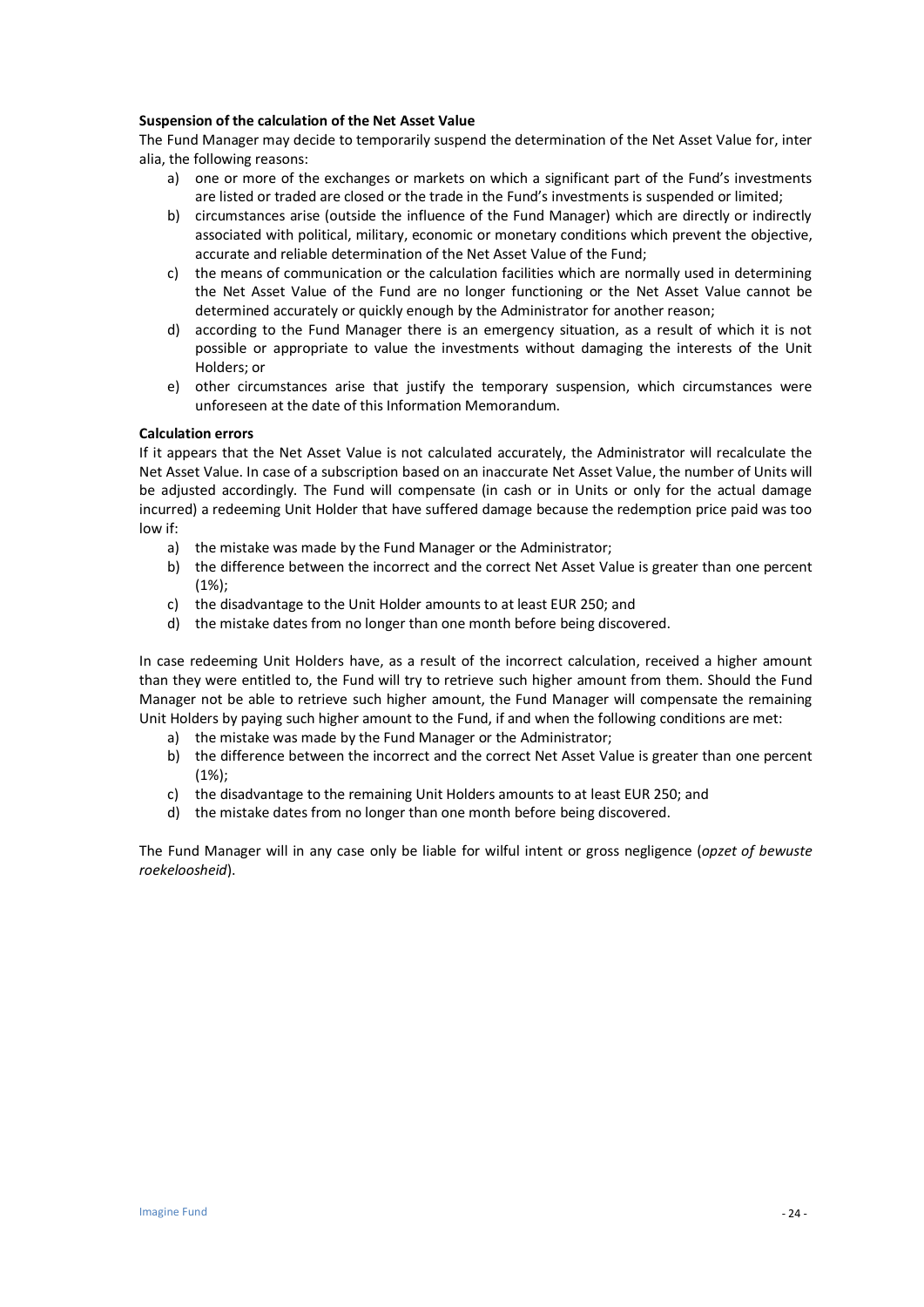### **9 SUBSCRIPTION**

#### **Minimum subscription amount**

The minimum initial subscription amount is EUR 100,000. Following an initial subscription for the minimum initial subscription amount, an investor may make subsequent subscriptions in amounts of EUR 10,000 or more. The Fund Manager may decide, at its absolute discretion, to lower this subsequent subscription amount in individual cases.

#### **Issue of Units and subscription fee**

At the start of the Fund, Units are issued at EUR 100 per Unit. Afterwards, Units may be issued at each Transaction Day against the Net Asset Value per Unit on the Valuation Day immediately preceding that Transaction Day.

A subscription fee will be charged of one percent (1%). Zero point five percent (0.5%) will be for the benefit of the Fund in order to cover the costs and expenses of the issue of Units. The remaining zero point five percent (0.5%) will be for the benefit of the Fund Manager, which will use this amount to cover the costs and expenses of marketing, advertising and promotional activities in relation to the Fund (including payments to any third parties for providing such activities in relation to the Fund). The Fund Manager may, at its sole discretion, decide to (partly) waive the subscription fee.

The number of Units to be issued will be calculated by dividing the subscription amount, minus the aforementioned subscription fee, paid by the Unit Holder by the aforementioned Net Asset Value per Unit. Fractions of Units may be issued, up to four decimals.

#### **Subscription application (at least two (2) Business Days prior to the Transaction Day)**

Applications for the subscription of Units should be submitted to the Administrator at least two (2) Business Days prior to the desired Transaction Day. To subscribe, the subscription form must be completed which can be requested from the Administrator by e-mail. The application for subscription should indicate the amount in EUR for which subscription is applied. By signing the subscription form, the prospective Unit Holder agrees to be bound by the contents of the Information Memorandum. Completed and signed applications are irrevocable once received by the Administrator. Upon issuance of Units in satisfaction of an application, the Administrator will confirm the number and value of the Units issued.

By submitting a completed and signed application, each applicant agrees that all information and/or documentation in relation to their participation in the Fund, such as know-your-customer information and/or documentation, may be provided to any of the Fund's service providers (as listed under the section Addresses of the Information Memorandum) upon their request and on a confidential basis.

#### **Payment (at least two (2) Business Days prior to the Transaction Day)**

Payment is possible only through a cash account in the name of the Unit Holder with a credit institution with a registered office in a country which is a member of the FATF or a country considered as having equivalent anti-money laundering systems in place as FATF members (countries which are members of the FATF are, for example, most member states of the European Union, the European Economic Area and the Organisation for Economic Co-operation and Development). If payment is made from another country, the subscription may still be accepted by the Fund Manager at its sole discretion. The subscription amount must be received in the account of the Legal Owner at least two (2) Business Days prior to the relevant Transaction Day. No interest will be paid over the subscription amount for the period between the payment of the subscription amount and the issuance of Units. The interest which is accrued benefits the Fund.

At the sole discretion of the Fund Manager, a Unit Holder may be allowed to pay the subscription amount in kind, if (i) the Fund is allowed to invest in the financial instruments that are transferred to the Fund (as stated in the Fund's investment restrictions section of the Information Memorandum), (ii) the transfer of the financial instruments takes place at the value of those financial instruments on the applicable Valuation Day and (iii) the transfer of the financial instruments to the Fund and the further process regarding the subscription in kind does not entail any additional fees, costs and expenses for the Fund.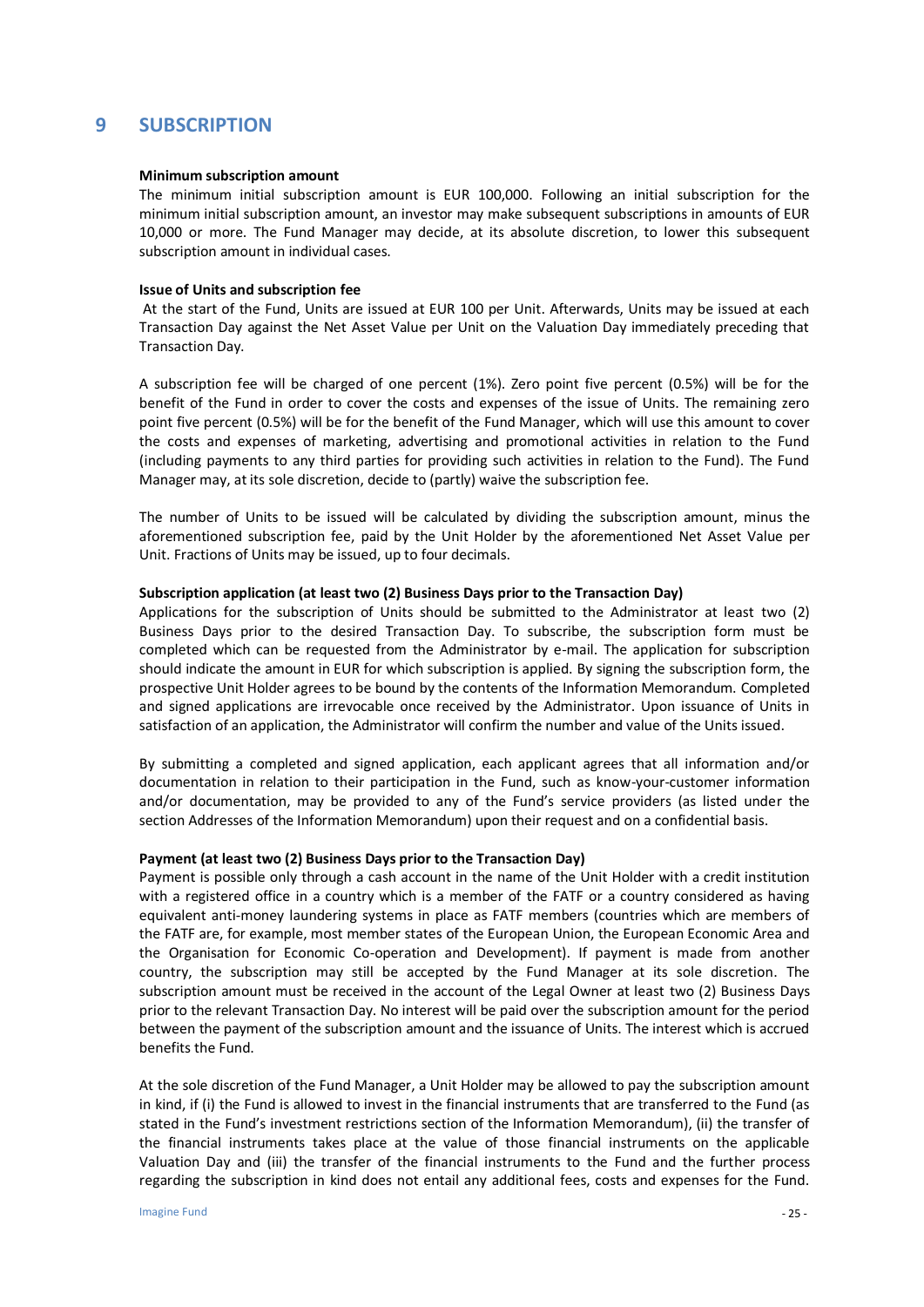The Administrator may request additional information and/or documentation in relation to such a subscription in kind.

#### **Consequences if subscription application or payment are not received in time**

If either the relevant completed and signed subscription form or the payment of the subscription amount has not been received in a timely manner, the application shall be held over to and the Units shall be issued on the following Transaction Day. Nevertheless, if both the completed and signed subscription form as well as the payment of the subscription amount are received before the earlier Transaction Day, the Fund Manager may, but is not obliged to, permit in such case the issue of Units on the earlier Transaction Day.

Under exceptional circumstances, and only in the interest of the Unit Holders, the day on which the subscription will be effectuated and Units will be issued may be different from a Transaction Day. In that case, the Valuation Day will be the Business Day preceding such other Transaction Day. Unit Holders concerned will be notified by the Fund Manager.

#### **Rejection or (temporary) suspension of subscription**

The Fund Manager may reject or (temporarily) suspend subscriptions if:

- a) the calculation of the Net Asset Value is suspended;
- b) the Fund Manager considers that subscription would be contrary to applicable laws or regulations;
- c) the application of the legally required know-your-customer procedure gives, in the Fund Managers' opinion, reason for such rejection or (temporary) suspension;
- d) the Fund Manager is of the opinion that (i) there is a reasonable expectation that accepting the subscription would be contrary to the interests of the existing Unit Holders or (ii) investing the amounts received would be, considering market conditions, irresponsible or impossible; or
- e) it has been decided that the Fund will be liquidated and dissolved.

Furthermore the Fund Manager may at any time reject an application for any other reason. In case of rejection, the Fund Manager will inform the respective applicant thereof within a reasonable period and any payments already received will be returned promptly and without interest.

#### **Discontinuation of subscription because of the size of the Fund ("soft close" and "hard close")**

If the Fund Manager believes that a further increase in the size of the Fund may reasonably lead to lower returns, it may decide to refuse applications for subscription of new Unit Holders for a certain period to be determined at its discretion (a so called soft close). In such case, new subscriptions by existing Unit Holders remain possible. If the Fund is still growing too fast, the Fund Manager may also decide to refuse subscription applications of existing Unit Holders (a so called hard close).

#### **Performance fee and High Water Mark**

The Fund Manager is entitled to a performance fee if and as far as, as a result of an increase in the Net Asset Value per Unit, the High Water Mark is exceeded. A High Water Mark per Unit is used in order to achieve that Unit Holders do not pay a performance fee on the increase of the Net Asset Value until losses previously incurred have been compensated by subsequent increases of the Net Asset Value.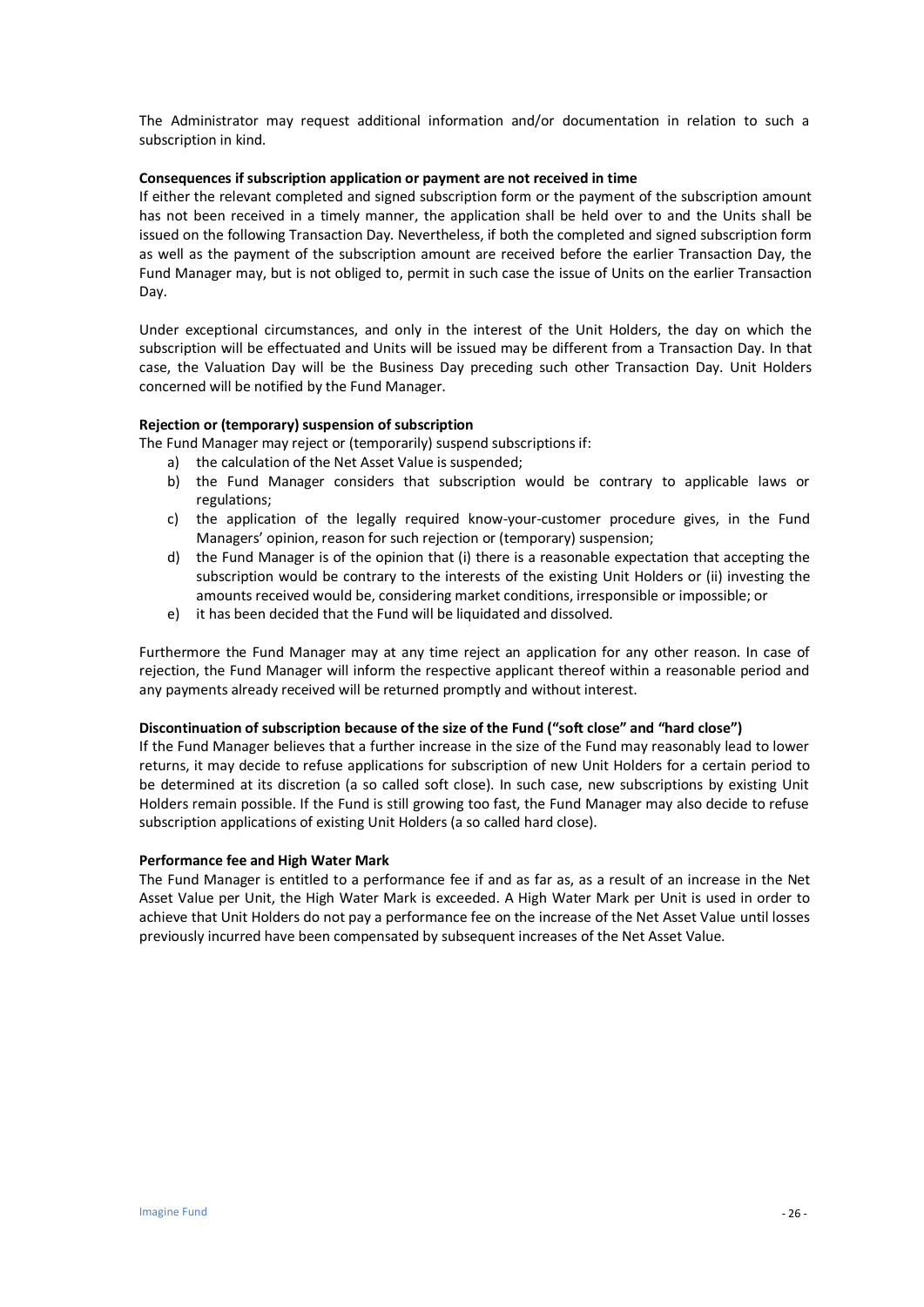## **10 REDEMPTION, LIMITED TRANSFERABILITY**

#### **Redemption and redemption fee**

If requested by a Unit Holder, the Fund will accept redemptions of Units on a Transaction Day of the Fund at the Net Asset Value on the Valuation Day immediately preceding that Transaction Day, unless (i) redemptions are suspended or (ii) a redemption is requested of more than twenty five percent (25%) of all Units issued at that time (both as stated below).

The Fund will charge a redemption fee, in order to cover the costs of redeeming the Units (such as costs related to transactions in financial instruments in order to create sufficient liquidity for the redemption), of one percent (1%). Zero point five percent (0.5%) will be for the benefit of the Fund and the remaining zero point five percent (0.5%) will be for the benefit of the Fund Manager. However, in case a Unit Holder redeems within six months from the date of subscription, such redemption fee will be three percent (3%). One point five percent (1.5%) will be for the benefit of the Fund and the remaining one point five percent (1.5%) will be for the benefit of the Fund Manager. The Fund Manager may, at its sole discretion, decide to (partly) waive the redemption fee.

The Administrator will deduct the redemption fee before payment of the redemption amount to the Unit Holder. The redemption amount to be paid to the redeeming Unit Holder is the Net Asset Value of the Units multiplied by the number of Units to be redeemed, minus the applicable redemption fee.

#### **Minimum redemption amount**

The minimum redemption amount is EUR 10,000. The Fund Manager may decide at its absolute discretion to lower this amount in individual cases.

#### **Submission redemption application**

Unit Holders must send a completed and signed redemption form to the Administrator, to be received by the Administrator at least seven (7) calendar days before the desired Transaction Day, failing which the application for redemption will be held over until the following Transaction Day. The redemption form must state the number of Units to be redeemed up to four decimals. The redemption form can be requested from the Administrator by e-mail.

The Fund Manager may decide at its absolute discretion to shorten the period between receiving a redemption form and the actual redemption in individual cases. Under exceptional circumstances, the Fund Manager may choose to allow redemptions on a day other than the first Business Day of each month following the Valuation Day. The costs of such a redemption (including, but not limited to, the calculation of an additional Net Asset Value) will be borne by the redeeming Unit Holder. In that case the Unit Holder concerned will be notified by the Fund Manager.

A redemption request (through the submission of this redemption form) is irrevocable once received by the Administrator, unless the Fund Manager decides otherwise in its sole discretion.

#### **Minimum investment after redemption**

A redemption application of a Unit Holder will be rejected if the redemption of Units would result in such Unit Holder holding Units with an aggregate Net Asset Value of less than EUR 100,000. In the case where such Unit Holder wishes to redeem Units that would result in it holding Units with an aggregate Net Asset Value of less than EUR 100,000, the only option available to the Unit Holder is to redeem its entire holding in the Fund. As the Fund Manager has opted to not obtain a license, Unit Holders need to maintain a threshold of EUR 100,000 of Units in the Fund when they request a partial redemption of their Units (as per article 2:66a of the Wft). Partial redemptions can also be requested by using the aforementioned redemption form.

#### **Unilateral decision to redeem**

The Fund Manager can unilaterally decide to redeem all Units held by a Unit Holder, if the Fund Manager reasonably believes that the Unit Holder's action(s) or inaction(s) constitute a breach of the Information Memorandum or any applicable laws or regulations, or if, taking into account the Fund's interest,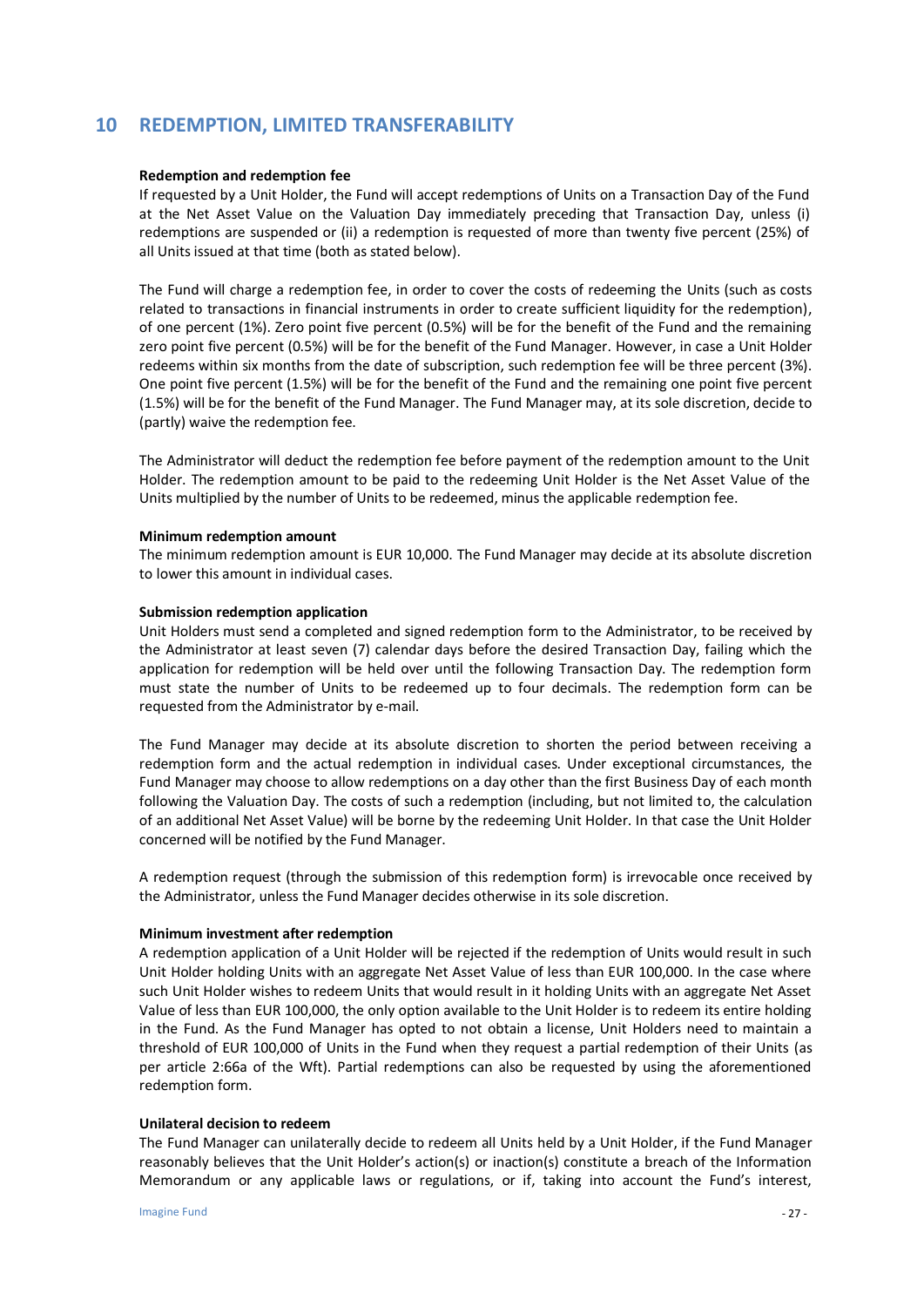continuation of the relationship with that Unit Holder cannot be reasonably expected of the Fund Manager.

#### **Payment redemption amount**

Redemption proceeds (the Net Asset Value of the Units multiplied by the number of Units redeemed, minus the applicable redemption fee) will normally be paid in EUR within ten (10) Business Days of the Transaction Day to the account of the respective Unit Holder as listed in the Register or, if different, as stated in the redemption form. The Fund will not pay interest over the period between the Transaction Day and the date on which the payment is made.

#### **Suspension of redemption**

The Fund Manager may suspend a redemption if:

- a) the calculation of the Net Asset Value is suspended;
- b) it believes that a redemption would be contrary to applicable laws and regulations;
- c) it believes that a redemption could lead to disproportional damage to the interests of the remaining Unit Holders, for example in circumstances in which the sale of investments would be required to enable a redemption and which, taking market conditions into account, could be detrimental towards the interests of the remaining Unit Holders; or
- d) it has been decided that the Fund will be liquidated.

Furthermore the Fund Manager may at any time reject an application for redemption for any other reason. The Fund Manager will inform the respective Unit Holder of the rejection and of the reasons thereof.

#### **Redemption of more than twenty five percent (25%) of all Units issued**

If accepting all pending redemption requests would result in a total redemption of more than twenty five percent (25%) of all Units issued at that time, the Fund Manager may at its absolute discretion adopt any of the following measures in order to protect the interests of the remaining Unit Holders:

- a) the Fund Manager is authorised to limit the total redemption in any way in order to ensure that less than twenty five percent (25%) of all Units issued at that time are redeemed;
- b) the Fund Manager will partially honour all pending redemption requests, pro rata to the maximum number of Units that may be redeemed in order to ensure that less than twenty five percent (25%) of all Units issued at that time are redeemed;
- c) the Fund Manager will redeem the aforementioned Units, which were not redeemed on the earlier Transaction Day, on the next Transaction Day against the Net Asset Value of the Units on that next Transaction Day and with priority over any other Units which are requested to be redeemed on that next Transaction Day, taking into account that should the aforementioned threshold of twenty five percent (25%) will be exceeded once more, the aforementioned rules stated under a) and b) will apply once more; and
- d) the Fund Manager will in any case redeem the Units, which were not redeemed on three earlier Transaction Days, on the next Transaction Day against the Net Asset Value of the Units on that next Transaction Day, without regard of the aforementioned threshold of twenty five percent (25%).

#### **Limited transferability of Units**

In order to safeguard the fiscal transparency of the Fund, Units may only be transferred to the Fund or to persons that are next of kin or direct in-laws of the Unit Holder (*bloed- of aanverwant in de rechte lijn*). Units cannot be made subject to any encumbrance (*zekerheidsrecht*). In case Units are held by a third party (for example a bank) acting on behalf of persons which are economically entitled to the rights and benefits of Units, such third party will not cooperate with the transfer by a beneficiary of its rights and benefits, other than to next of kin or direct in-laws of that beneficiary.

#### **Sufficient safeguards for fulfilment of obligations following redemption**

Sufficient safeguards are available to enable the Fund to fulfil its obligations to redeem Units and to pay the redemption proceeds, except in case of a suspension of redemption as foreseen in this Information Memorandum.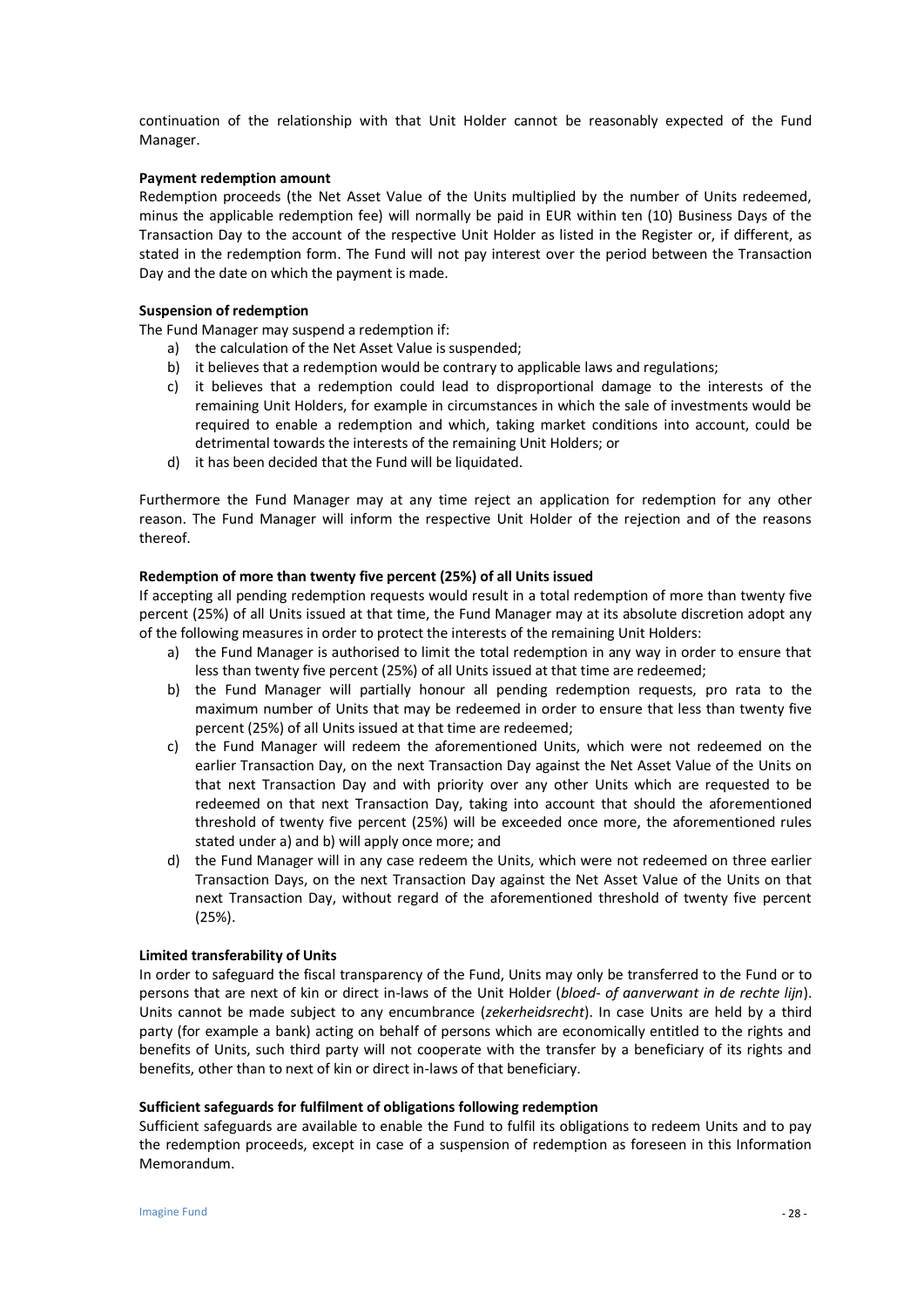The Fund Manager will use its best efforts to comply with an application for redemption, but a redemption cannot be fully guaranteed given the nature of the Fund's investments.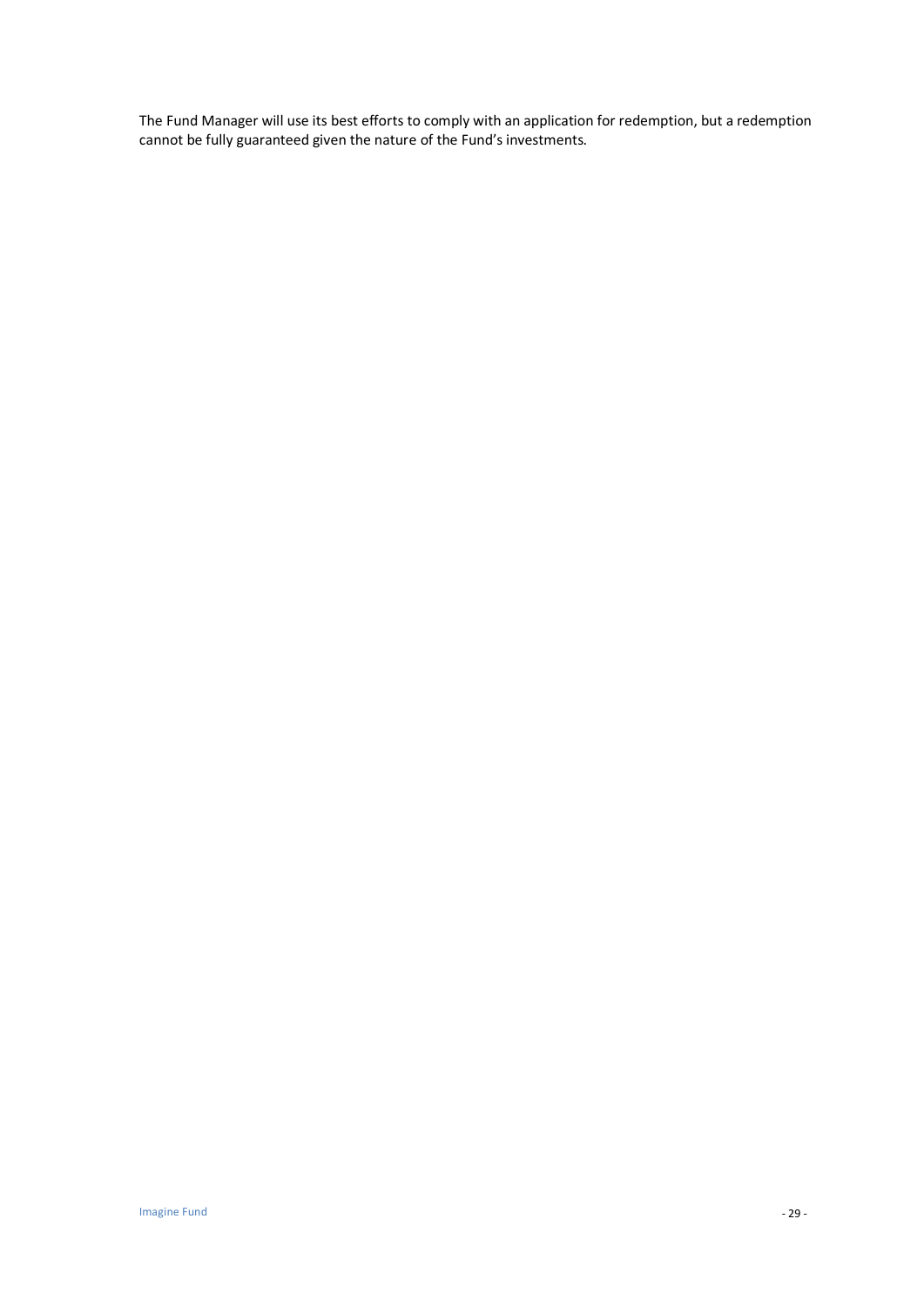## **11 FEES AND EXPENSES**

#### **COSTS CHARGED TO UNIT HOLDERS INDIVIDUALLY**

#### Subscription fee

A subscription fee will be charged of one percent (1%). Zero point five percent (0.5%) will be for the benefit of the Fund in order to cover the costs and expenses of the issue of Units. The remaining zero point five percent (0.5%) will be for the benefit of the Fund Manager, which will use this amount to cover the costs and expenses of marketing, advertising and promotional activities in relation to the Fund (including payments to any third parties for providing such activities in relation to the Fund). The Fund Manager may, at its sole discretion, decide to (partly) waive the subscription fee.

#### Redemption fee

The Fund will charge a redemption fee, in order to cover the costs of redeeming the Units (such as costs related to transactions in financial instruments in order to create sufficient liquidity for the redemption), of one percent (1%). Zero point five percent (0.5%) will be for the benefit of the Fund and the remaining zero point five percent (0.5%) will be for the benefit of the Fund Manager. However, in case a Unit Holder redeems within six months from the date of subscription, such redemption fee will be three percent (3%). One point five percent (1.5%) will be for the benefit of the Fund and the remaining one point five percent (1.5%) will be for the benefit of the Fund Manager. The Fund Manager may, at its sole discretion, decide to (partly) waive the redemption fee.

#### **COSTS CHARGED TO THE FUND**

#### Management fee

The Fund Manager receives an annual management fee of one point two percent (1.2%) of the Net Asset Value of the Fund for managing the Fund.

The fee will be calculated and paid monthly on the basis of the Net Asset Value as of the immediately preceding Valuation Day. Currently no VAT is to be paid over this fee.

#### Performance fee

The Fund Manager will receive a performance fee of ten percent (10%) of any net new profits (including unrealized gains and losses).

Net new profits will be calculated as the increase, if any, in the Net Asset Value per Unit over the applicable period, after deduction of the management fee, but before deduction of the performance fee.

Performance fees will be calculated and paid monthly. Currently no VAT is to be paid over this fee.

The performance fee will be based on the High Water Mark per Unit principle. A performance fee shall therefore only be payable if the Net Asset Value per Unit at the end of a calendar month exceeds the High Water Mark per Unit reached at the end of a calendar month of the preceding two (2) years.

#### Administration fees

The Administrator receives the following fees from the Fund:

- a) a variable fee for its tasks as administrator and registrar of the Fund: a minimum annual fee of EUR 20,000; with assets under management ("**AUM**") of EUR 0-50 million, the annual fee is ten (10) basis points (0.10%); with AUM greater than EUR 50 million, the annual fee is eight (8) basis points (0.08%). This variable fee is calculated monthly on the basis of the Net Asset Value of the Fund. An office surcharge of 4.5% applies over this variable fee;
- b) a fixed fee for preparing the annual financial statements, equal to EUR 2,500 (excluding VAT) per annum;
- c) a fixed fee for regulatory reporting services, equal to EUR 2,000 per annum; and
- d) a fixed fee for FATCA/CRS reporting, equal to EUR 2,000 (excluding VAT) per annum.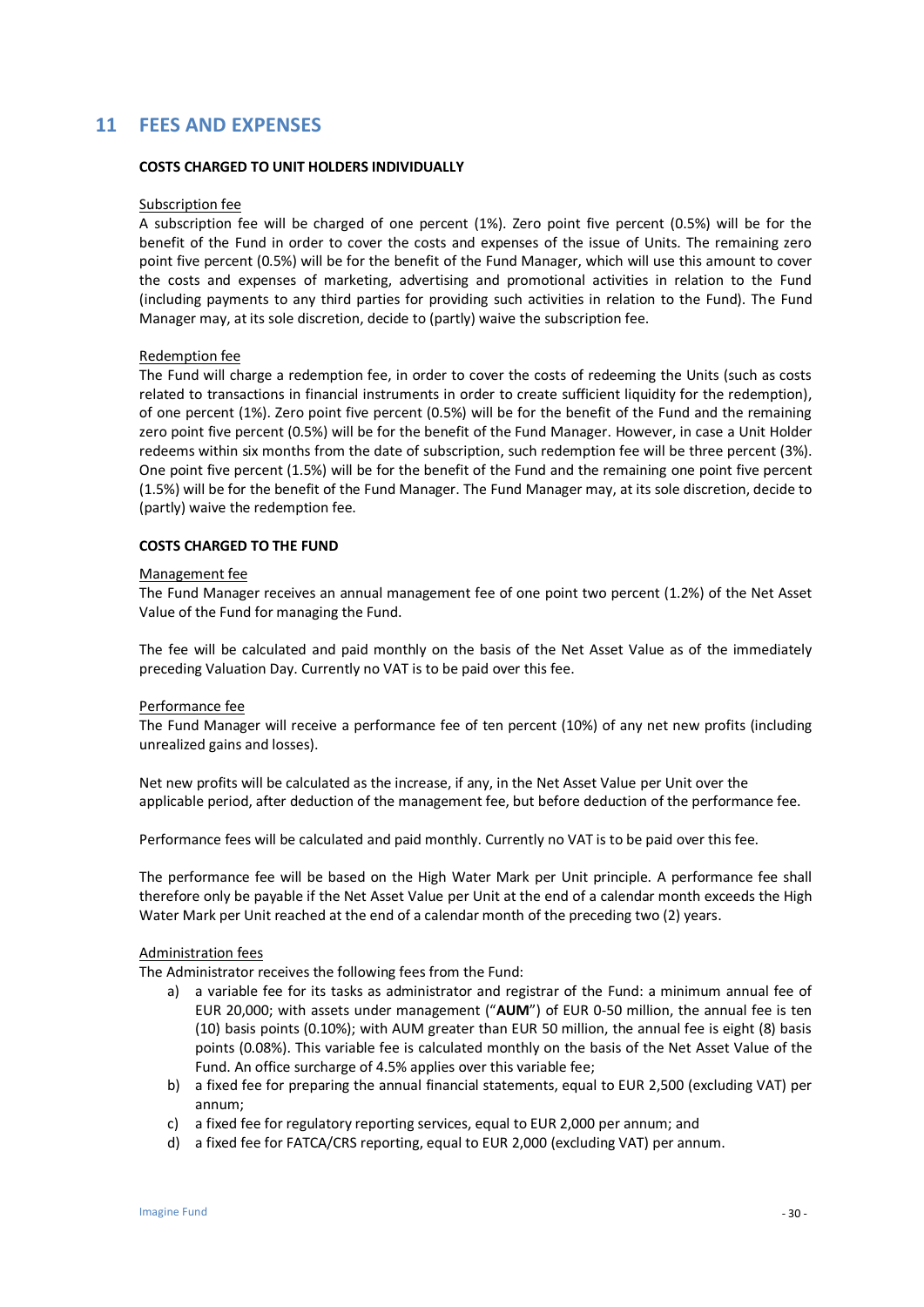#### Legal Owner fees

The Legal Owner receives a fixed fee from the Fund as remuneration for the services of the board of the Legal Owner, equal to EUR 3,500 (excluding VAT) per annum.

#### Costs relating to implementation of the investment policy

The costs directly relating to the implementation of the investment approach (such as market data costs and transaction, maintenance and extraordinary costs to be paid to the Bank and/or Broker / Custodian) will be borne by the Fund. For these costs, standard market rates will be agreed.

#### Miscellaneous costs

These costs relate to such things as:

- a) convening and holding meetings of Unit Holders;
- b) costs for legal and fiscal advice, if any; and
- c) costs of supervision by the AFM and DNB, if any, in relation to the Fund.

#### **Provisioning for fees and costs**

A provision for all the above mentioned fees and costs is, in principle, set aside each month from the assets of the Fund.

#### **Inflation correction**

Fees or costs that are subject to an inflation correction on a periodical basis will not be adjusted in this Information Memorandum in order to take such inflation correction into account. The Fund Manager does not regard such an inflation correction as a change of conditions as described in Section 15 of this Information Memorandum, unless such inflation correction will amount to more than zero point one percent (0.1%) of the Net Asset Value.

#### **VAT**

If in the future VAT will be payable with respect to fees or costs which at this moment are not subject to VAT, this VAT will be charged to the Fund.

#### **COSTS CHARGED TO THE FUND MANAGER**

The following costs related to the operation of the Fund will be paid by the Fund Manager out of the management fee and performance fee:

- non-recurring organisational costs in relation to the set up of the Fund;
- staff costs;
- rental costs;
- IT costs;
- website costs;
- travelling costs;
- marketing costs;
- costs related to the administration and accounting of the Fund Manager;
- costs related to the supervision by the AFM and/or DNB in relation to the Fund Manager; and
- all other costs related to the operation of the Fund Manager, including costs related to advisory and consultancy services and costs related to external distribution channels.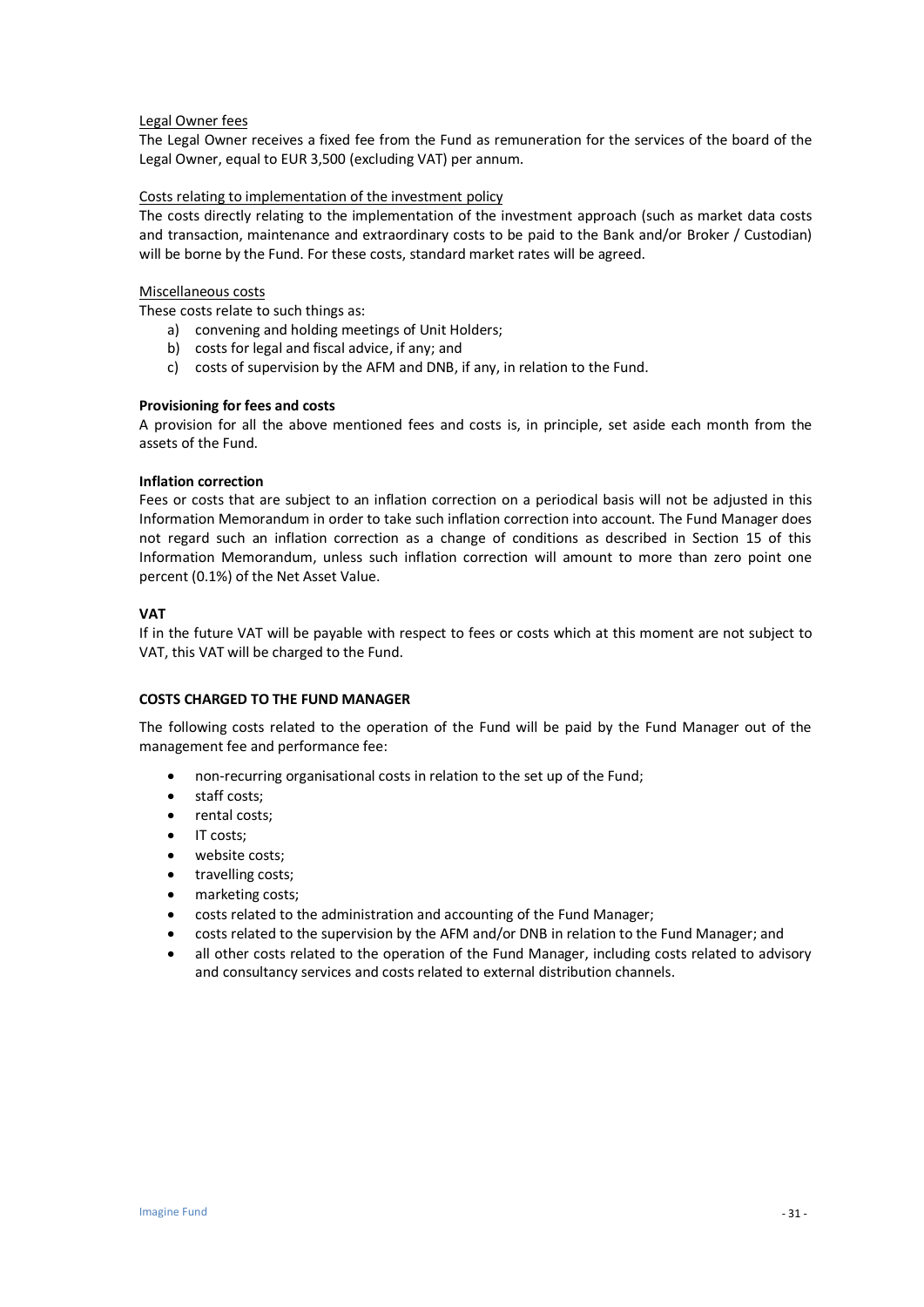## **12 TAX ASPECTS**

The summary below of certain Dutch tax aspects of the Fund is based on the law in the Netherlands published as per the publication date of this Information Memorandum. Changes in the law, as well as the interpretation and the application thereof, can thereafter, with retroactive effect, influence the tax consequences described herein. This summary is of a general nature and is not to be considered as tax advice. It is not intended as an exhaustive overview of all tax consequences relevant to a Unit Holder. Furthermore, the summary is not intended to describe the tax consequences for any particular Unit Holder. Prospective Unit Holders in the Fund are urgently advised to consult their tax advisers about the tax consequences of the acquisition, holding and disposal of Units to be held by them, prior to participating.

#### **Tax transparent structure of the Fund**

#### Corporate income tax

The Fund is structured as transparent for Dutch tax purposes. Accordingly, the Fund is not subject to Dutch corporate income tax. From a Dutch tax perspective, the assets and liabilities as well as the revenues of the Fund are attributed to the individual Unit Holders pro rata to their interest in the Fund.

#### Dividend withholding tax

Payments by the Fund to the Unit Holders are not subject to Dutch dividend withholding tax.

#### **Foreign withholding tax**

The Fund is transparent for Dutch tax purposes. As such, the Fund is not subject to Dutch withholding tax. However, foreign withholding tax might be applicable in case of payment of dividends, interests or royalties on the Fund's (foreign) investments. Considering that the Fund is tax transparent, it cannot reclaim the excess amount of foreign withholding tax applied on the payment of dividends, interests or royalties. The Fund Manager will not assist with and/or facilitate reclaiming such excess foreign withholding tax.

#### **Common Reporting Standard**

The Netherlands is one of multiple jurisdictions which have agreed to the automatic exchange of financial account information on the basis of the standard published by the Organisation for Economic Cooperation and Development ("**Common Reporting Standard**" or "**CRS**"). Financial institutions resident in jurisdictions which have agreed to CRS, should report certain account holder information to their local tax authorities who will then exchange such information with tax authorities in jurisdictions where account holders are tax residents. It can provide timely information on non-compliance where tax has been evaded, particularly where tax authorities have had no previous indications of non-compliance.

For the purposes of efficiency, CRS was deliberately built on the framework of FATCA (as defined below) and replicates many of its principles, although there is no withholding tax regime or requirement for reporting financial institutions to register with Foreign Tax Authorities (as defined below). Furthermore, certain CRS client classification, due-diligence and reporting requirements differ from or are more expansive to those deriving from FATCA. Further intergovernmental agreements will therefore be entered into with other third countries by the government of the Netherlands from time to time to enable reporting to such third countries' tax authorities ("**Foreign Tax Authorities**") as provided in CRS.

By investing or continuing to invest in the Fund, Unit Holders shall be deemed to acknowledge that:

- a) the Fund is considered to be a reporting financial institution under CRS and the Fund (or its agent) will be required to disclose to the competent tax authority of the Netherlands certain confidential information in relation to the Unit Holder, including but not limited to the Unit Holder's name, address, tax identification number (if any), social security number (if any) and certain information relating to the Unit Holder's investment;
- b) the competent tax authority of the Netherlands will be required to automatically exchange information as outlined above with the Foreign Tax Authorities;
- c) the Fund (or its agent) will be required to disclose to the Foreign Tax Authorities certain confidential information when registering with such authorities and if such authorities contact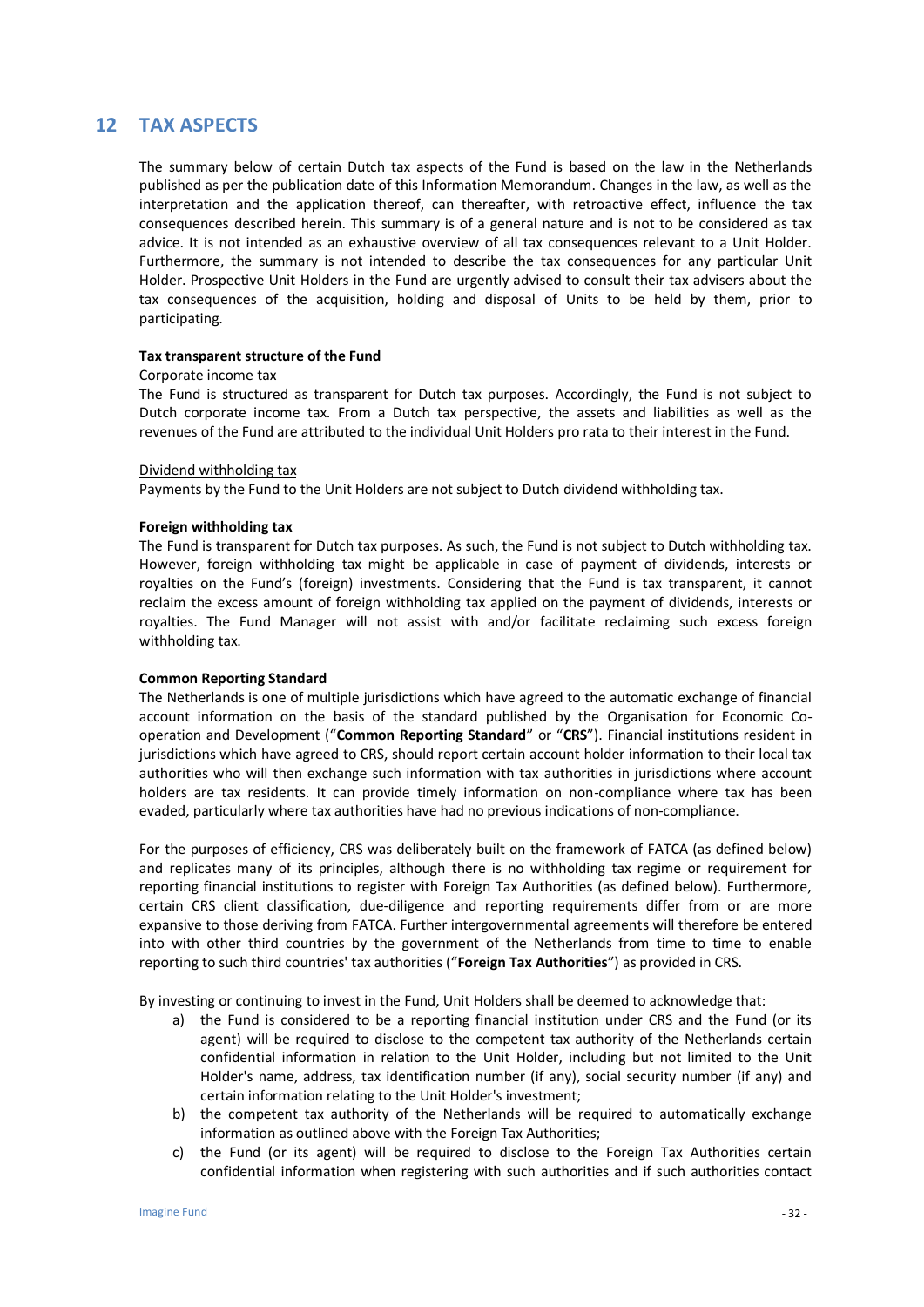the Fund (or its agent directly) with further enquiries;

- d) the Fund may require the Unit Holder to provide additional information and/or documentation which the Fund will be required to disclose to the competent tax authority of the Netherlands;
- e) in the event a Unit Holder does not provide the requested information and/or documentation, whether or not this actually leads to a breach of the applicable laws and regulations by the Fund, a risk for the Fund or the Unit Holders being subject to withholding tax or penalties under the relevant laws and regulations, the Fund reserves the right to take any action and/or pursue all remedies at its disposal including, without limitation, compulsory redemption of the Unit Holder concerned;
- f) no Unit Holder affected by any such action or remedy shall have any claim against the Fund (or its agent) for any form of damages or liability as a result of actions taken or remedies pursued by or on behalf of the Fund in order to comply with CRS or any of the laws and regulations related to CRS; and
- g) all information to be reported under CRS will be treated as confidential and such information shall not be disclosed to any persons other than the competent tax authority of the Netherlands and the Foreign Tax Authorities or as otherwise required by law.

Unit Holders should ensure that their tax affairs are compliant with the laws and regulations applicable in their jurisdiction(s) of tax residence and/or citizenship (as applicable).

#### **Foreign Account Tax Compliance Act**

Under the United States Foreign Account Tax Compliance Act ("**FATCA**"), the U.S. will impose a withholding tax of 30 percent on certain U.S. sourced gross amounts not effectively connected with a U.S. trade or business paid to certain foreign financial institutions (as defined in FATCA), including the Fund, unless some information reporting requirements are complied with.

The Fund will use reasonable efforts to satisfy any obligations imposed on it in order to avoid the imposition of this withholding tax (except with respect to the interest of recalcitrant account holders as defined in FATCA). A fund's ability to satisfy its obligations under FATCA will depend on each unit holder of such fund providing that fund with any information, including information concerning the direct or indirect owners of such unit holder, that such fund determines is necessary to satisfy such obligations. Any such information provided to a fund will be shared either with the local tax authority or the U.S. Internal Revenue Service ("**IRS**"), depending on the model of the intergovernmental agreement entered into with the U.S. A fund that is classified as subject to FATCA requirements will be required to register with the IRS and obtain a Global Intermediary Identification Number (also referred to as a GIIN) and agree to have policies and procedures in place to identify certain direct and indirect U.S. account holders. For these purposes the Fund would fall within the definition of a foreign financial institution for the purpose of FATCA.

Each prospective Unit Holder agrees by signing the subscription form to provide such information and/or documentation upon request from the Fund (or its agent). If a fund fails to satisfy such obligations or if a unit holder of a fund fails to provide the necessary information and/or documentation to such fund, as applicable, payments of U.S. source income and payments of proceeds will generally be subject to a 30 percent U.S. withholding tax.

The Fund may exercise its right to compulsorily redeem a Unit Holder that fails to provide the Fund (or its agent) with the requested information and/or documentation in order for the Fund to satisfy its FATCA obligations and the Fund may take any other action deemed necessary in relation to a Unit Holder's Units or redemption proceeds to ensure that such U.S. withholding tax is eventually borne by the relevant Unit Holder whose failure to provide the necessary information and/or documentation gave rise to the U.S. withholding tax.

The Fund will endeavour to satisfy the requirements imposed on the Fund by FATCA to avoid the imposition of U.S. withholding tax. However, there can be no guarantee or assurance that the Fund will comply with all the requirements imposed by FATCA. In the event that the Fund is not able to comply with the requirements imposed by FATCA and the Fund does suffer U.S. withholding tax on its investments as a result of non-compliance, the Net Asset Value may be affected and the Fund may suffer loss as a result.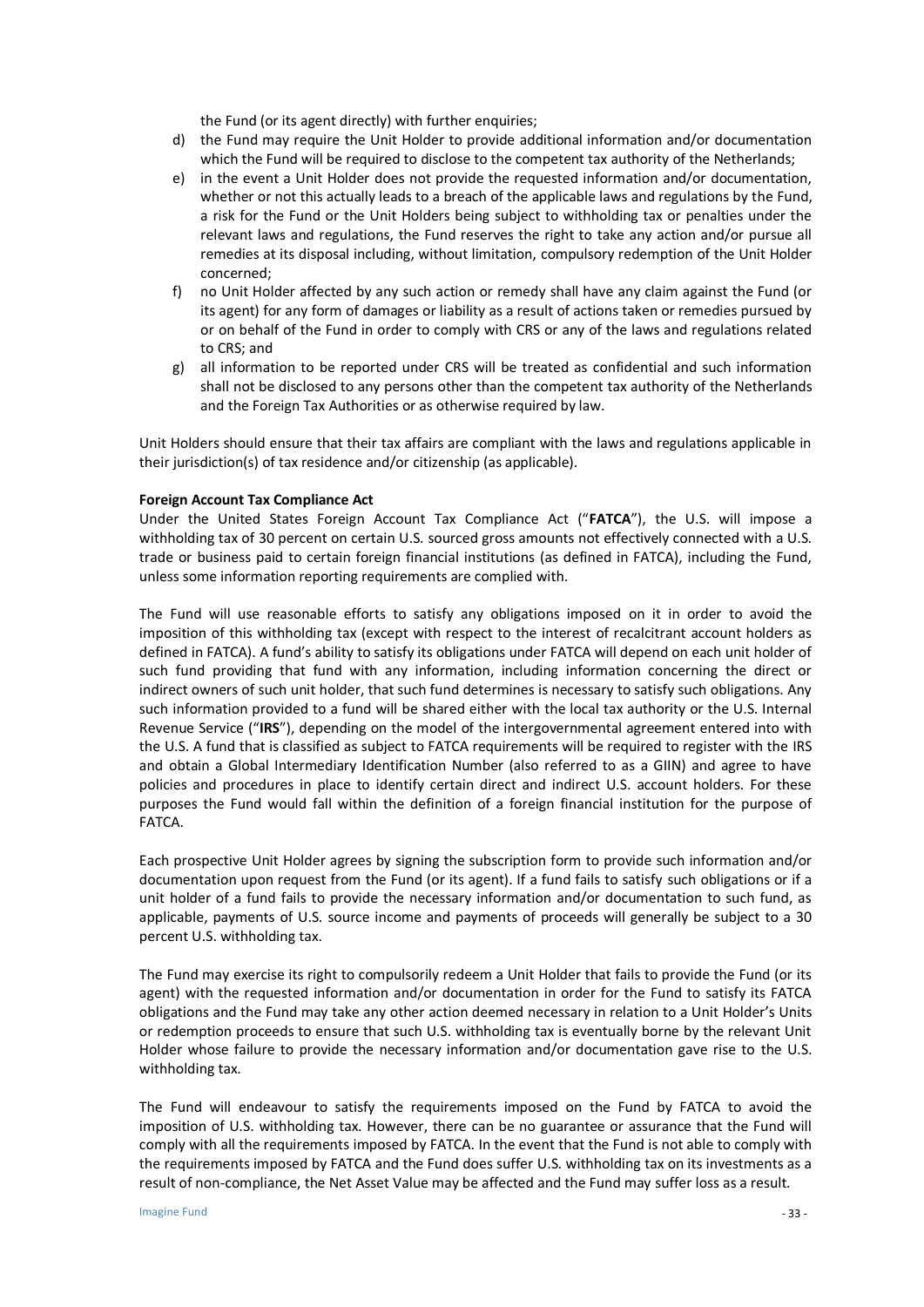Each prospective Unit Holder should consult its own tax advisor regarding the requirements under FATCA with respect to its own situation.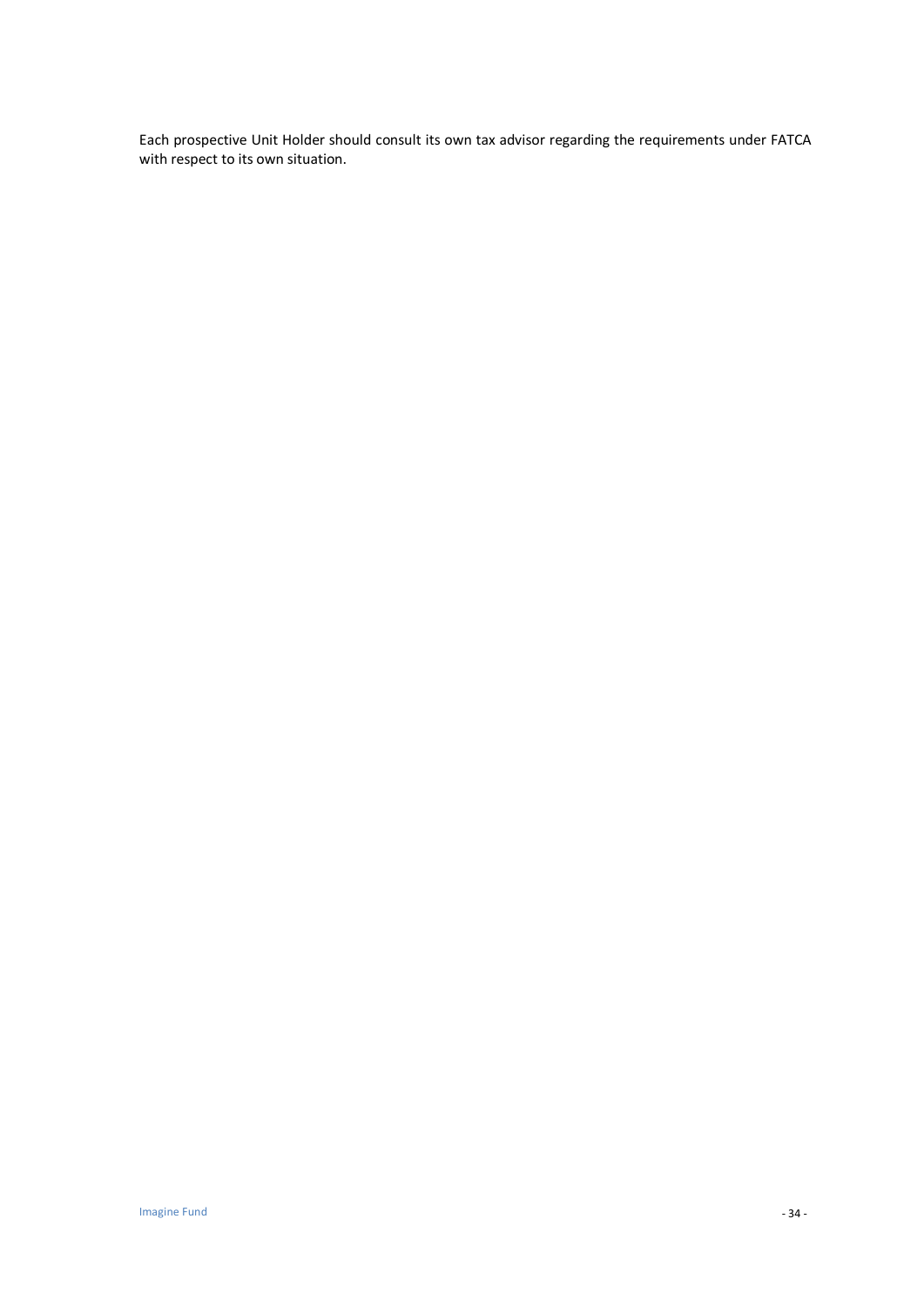# **13 DISTRIBUTION POLICY, DURATION OF THE FUND, DISSOLUTION AND LIQUIDATION**

#### **Distribution policy**

Unless the Fund Manager decides otherwise, income and gains of the Fund will not be distributed but will be reinvested. The Fund Manager has full discretion to distribute any income and gains to the Unit Holders and to determine the frequency and amount of such a distribution.

#### **Duration of the Fund**

The Fund has been established for an indefinite period of time.

#### **Dissolution (***opheffing***) and liquidation (***vereffening***)**

The Fund Manager and the Legal Owner jointly or the Unit Holders' meeting may decide to liquidate and dissolve the Fund. The Fund Manager will be responsible for the liquidation of the Fund. During the liquidation process, the Information Memorandum shall, to the extent possible, remain in force. The Fund Manager will account for the liquidation to (*rekening en verantwoording afleggen aan*) the Unit Holders in the liquidation accounts to be prepared by it. Approval of these liquidation accounts by a meeting of the Unit Holders will constitute a discharge of the duties and liabilities of the Fund Manager and the Legal Owner. The balance left after liquidation shall be distributed among the Unit Holders in proportion to the number of Units they hold. Upon distribution of the liquidation proceeds among the Unit Holders, the Units held by the Units Holders will be cancelled by the Fund and the Fund will be dissolved.

In case the Fund has no more Unit Holders (and liquidation is unnecessary), the Fund Manager and the Legal Owner can jointly resolve to dissolve the Fund.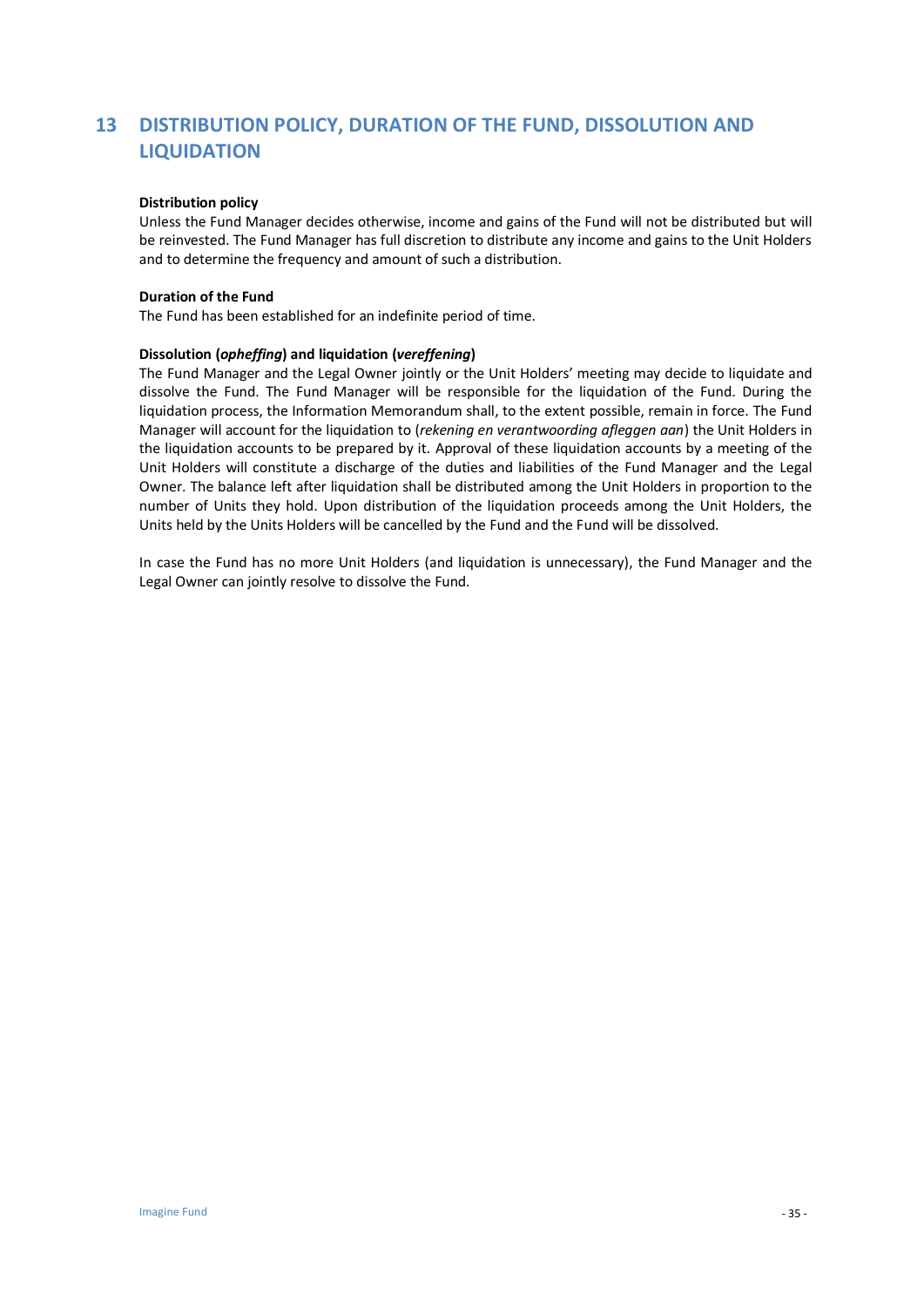# **14 REPORTS AND OTHER INFORMATION**

#### **Information Memorandum**

A copy of the Information Memorandum will be made available free of charge on request.

#### **Annual report**

The Fund's financial year runs from January 1 up to and including December 31. The first financial year ends on December 31, 2018. The financial statements will be made up in accordance with IFRS within six (6) months after the end of the financial year and will include all information as required by the applicable laws and regulations. In the financial statements, a comparative overview will be included regarding the development of the assets and liabilities of the Fund over the preceding three (3) years. The financial statements will not be audited. This is not required under the Wft, as the Fund Manager has not obtained a license.

The published financial statements are deemed to be an integral part of this Information Memorandum and are available free of charge on request.

#### **Monthly report**

Furthermore, a monthly report will be provided by the Fund Manager or the Administrator to the Unit Holders by e-mail. This report will specify:

- a) the value of the Unit Holder's holding in the Fund;
- b) the Unit Holder's number of Units; and
- c) the Unit Holder's Net Asset Value per Unit.

#### **Announcements to Unit Holders**

The following information will be sent to Unit Holders at their respective (e-mail) addresses:

- a) announcements for Unit Holders' meetings; and
- b) (intended) changes to the Information Memorandum (including (intended) changes to the investment policy), with an explanation.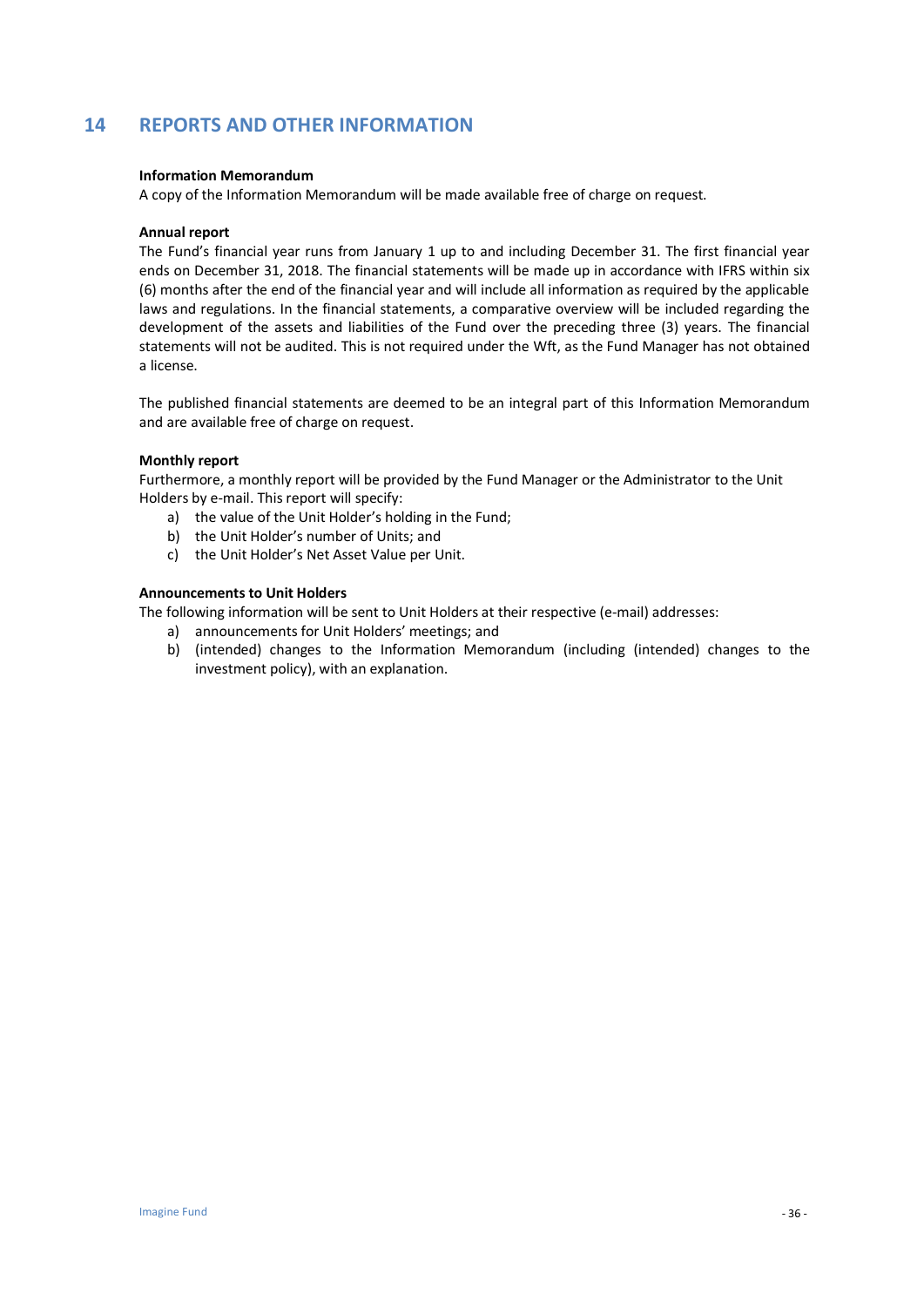# **15 ACT ON FINANCIAL SUPERVISION (WFT)**

#### **No Wft license**

Section 1 of article 2:66a of the Wft is applicable to the Fund Manager (the minimum subscription amount is at least EUR 100,000). Almost all regulatory provisions stated in chapter 3 (*Deel Prudentieel Toezicht financiële ondernemingen*) and chapter 4 (*Deel Gedragstoezicht financiële ondernemingen*) of the Wft are therefore not applicable. Therefore the Fund Manager is not subject to supervision by the AFM and DNB (the Fund itself is in any case not subject to supervision). The Fund Manager has opted to not obtain a license as defined under article 2:65 of the Wft.

#### **Change of conditions or investment policy**

Notice of a (proposed) change in the conditions of the Fund and a (proposed) change in the investment policy will be sent to the (e-mail) address of each Unit Holder. The conditions of the Fund as stated in this Information Memorandum can be changed by the Fund Manager. If a change decreases the rights or certainties of the Unit Holders, or imposes obligations on them, the Fund Manager will explain such changes in the notice.

#### **Implementation of changes to the conditions or investment policy**

Any changes to the conditions or investment policy of the Fund that result in a decrease of the rights or certainties of the Unit Holders, or imposes obligations on them, may only come into force one (1) month after the notice of the proposed changes has been sent to the Unit Holders at their (e-mail) addresses. During this period, Unit Holders may redeem their Units under the usual conditions.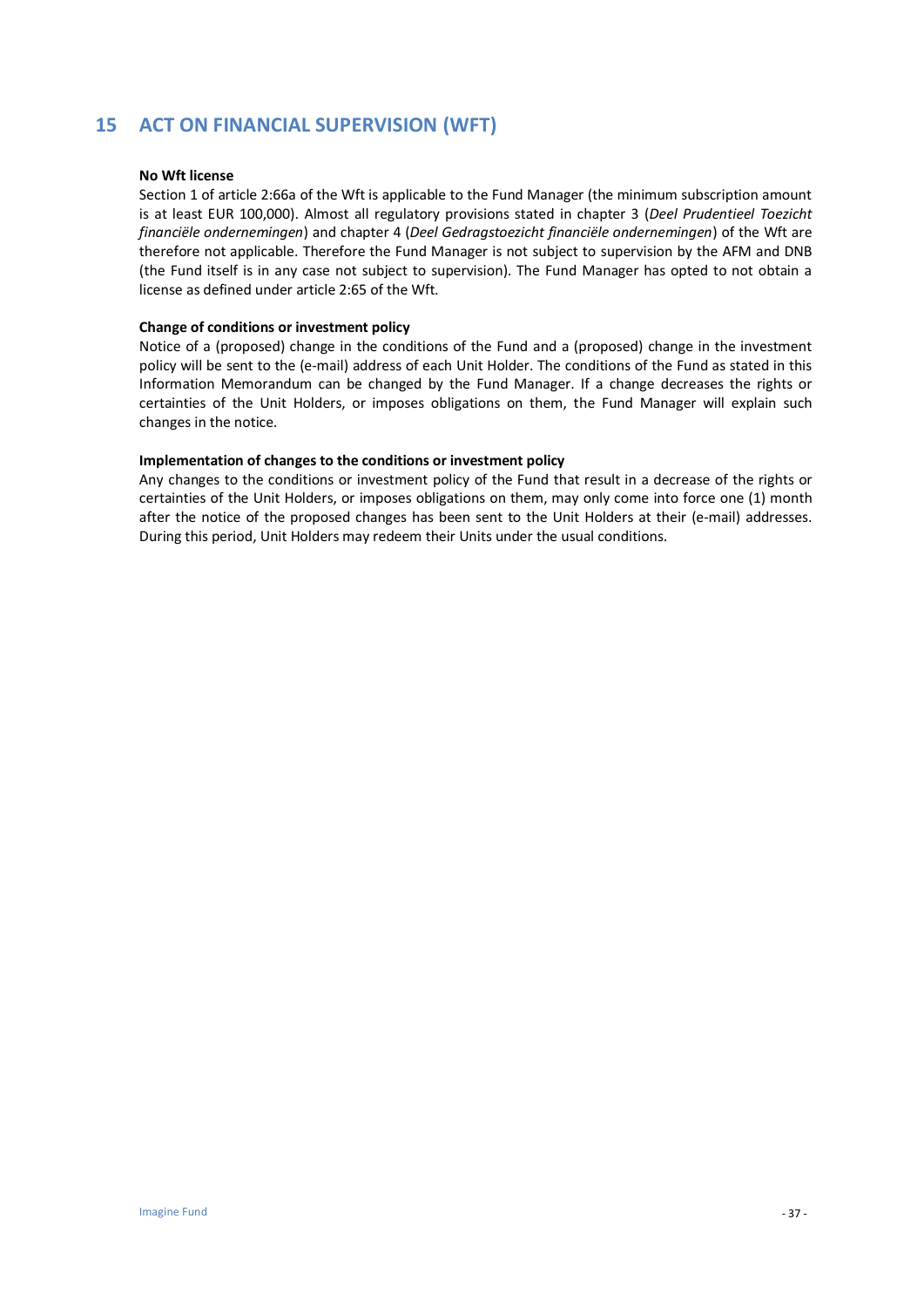# **16 ADDITIONAL INFORMATION**

#### **Delegation of core tasks**

#### By the Fund Manager

The Fund Manager has delegated the following core tasks to the Administrator:

- a) conducting the financial and investment administration of the Fund;
	- b) calculating the Net Asset Value of the Fund; and
	- c) processing subscriptions and redemptions of Unit Holders and keeping the register of Unit Holders.

The Administrator only serves in an administrative and executing capacity in favour of the Fund and is not responsible for carrying out the investment policy.

There are no conflicts of interest between the Fund Manager and the Administrator.

#### By the Legal Owner

The Legal Owner has delegated the custody of the Fund's assets, insofar it concerns financial instruments which can be held in custody and with the consent of the Fund Manager, to the Broker / Custodian.

There are no conflicts of interest between the Legal Owner and the Broker / Custodian.

#### **Distribution policy**

The Fund Manager may use external distribution channels for marketing of the Fund. In such case, these distributors may receive a fee in the form of a percentage of the funds which they have attracted for the Fund or a part of the fees the Fund Manager receives from the Fund. In all cases, such a fee is paid by the Fund Manager and is therefore not borne by the Fund.

#### **Inducements**

The Fund Manager does not receive inducements (as meant in article 24 of the Commission Delegated Regulation (EU) no. 231/2013 of 19 December 2012) from third parties other than research from brokers. This research is designed to enhance the quality of the asset management and receiving it does not impair compliance with the Fund Manager's duty to act in the best interest of the Fund and the Unit Holders.

#### **Complaints**

Complaints regarding the Fund Manager, the Legal Owner or the Administrator may be submitted in writing (including e-mail) to the Fund Manager. The Fund Manager will confirm the receipt of a complaint within five (5) Business Days and will inform the complainant about the procedure that will be followed.

#### **Applicable law and competent court**

Only the law of the Netherlands governs the legal relationship between the Fund Manager, the Legal Owner and the Unit Holders. All conflicts will be settled before a competent court in Amsterdam, the Netherlands.